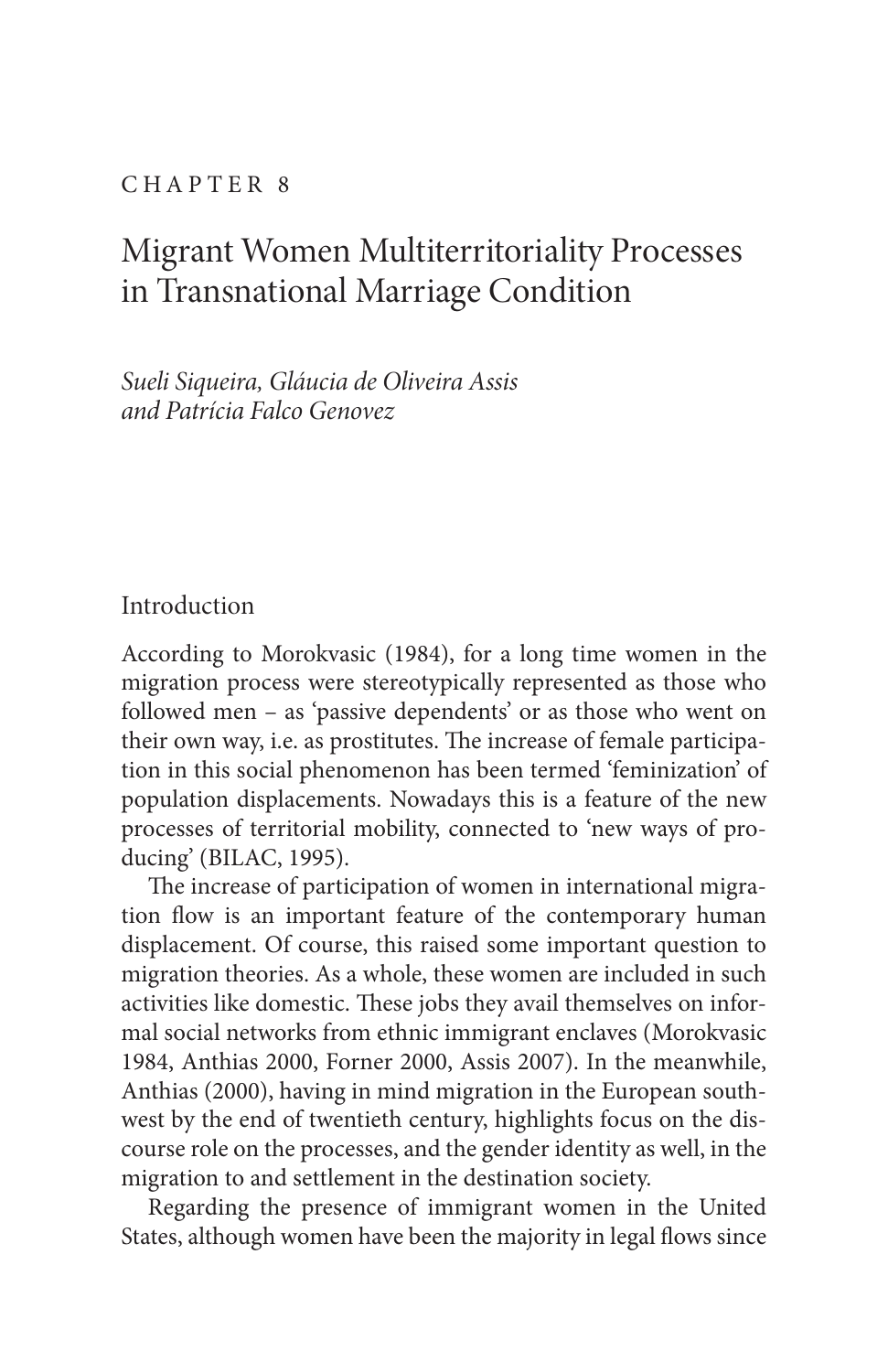the 1930s (Houston et al. 1984) they were been made *invisible* in migration studies. This situation begun to change only in the 1970s as one can sees in Pessar (1999) and Chant (1992) research studies which also reveal a theoretical turn. This changing of approach meant to bring the gender category at stage. The increase of female participation from 1970s happened in the context of the growing international migrations. Contemporary migrants, different from their predecessors, rely on cheap and efficient systems of communication and transport.

**Zlotnik (1998) claims in her research that the number of migrant women increased 63 per cent between 1965 and 1990:** from 35 to 57 million. This means an increase of 8 per cent more than male migrants. In the United States, 53.3 per cent of the new immigrants were women in the year of 1998. In the 2000s, some researches carried out by Siqueira (2009), focussing on Brazilians from the Governador Valadares Micro-region migranting to the United States, show a bigger pro-cent of women, i.e. 1.1 per cent more of her sample. Assis (2007, 2011) and Siqueira (2011) studies prove the weight of women in the migratory gender network configurations and negotiations in the set up of a project of emigration and return.

This article researches a specific women group experience that in their emigration trajectory got involved affectively with men of other nationalities. This group inserts itself in a realm of a transnational experience of affections. So, the questions here are: how these women negotiate, reinvent or dribble situations of prejudice and stereotypes towards an idea or label of Brazilian women? Sometimes all these have as underground an exacerbation of a view of sexuality and racial miscegenation interwoven with social class vision and androcentrism. So how did this impact on women as persons in a transnational affective relationship?

We try to answer this question after the discussion of some theoretical tools, having as ground a Flora's account collected in Brazil. Flora was single when she emigrated in 2006. Today 41 years old, she, is living in Brazil and her Swiss partner, going back and forth between Brazil and Switzerland. Flora's history is just one of so many others we found in our research and is a template example (Fig. 8.1).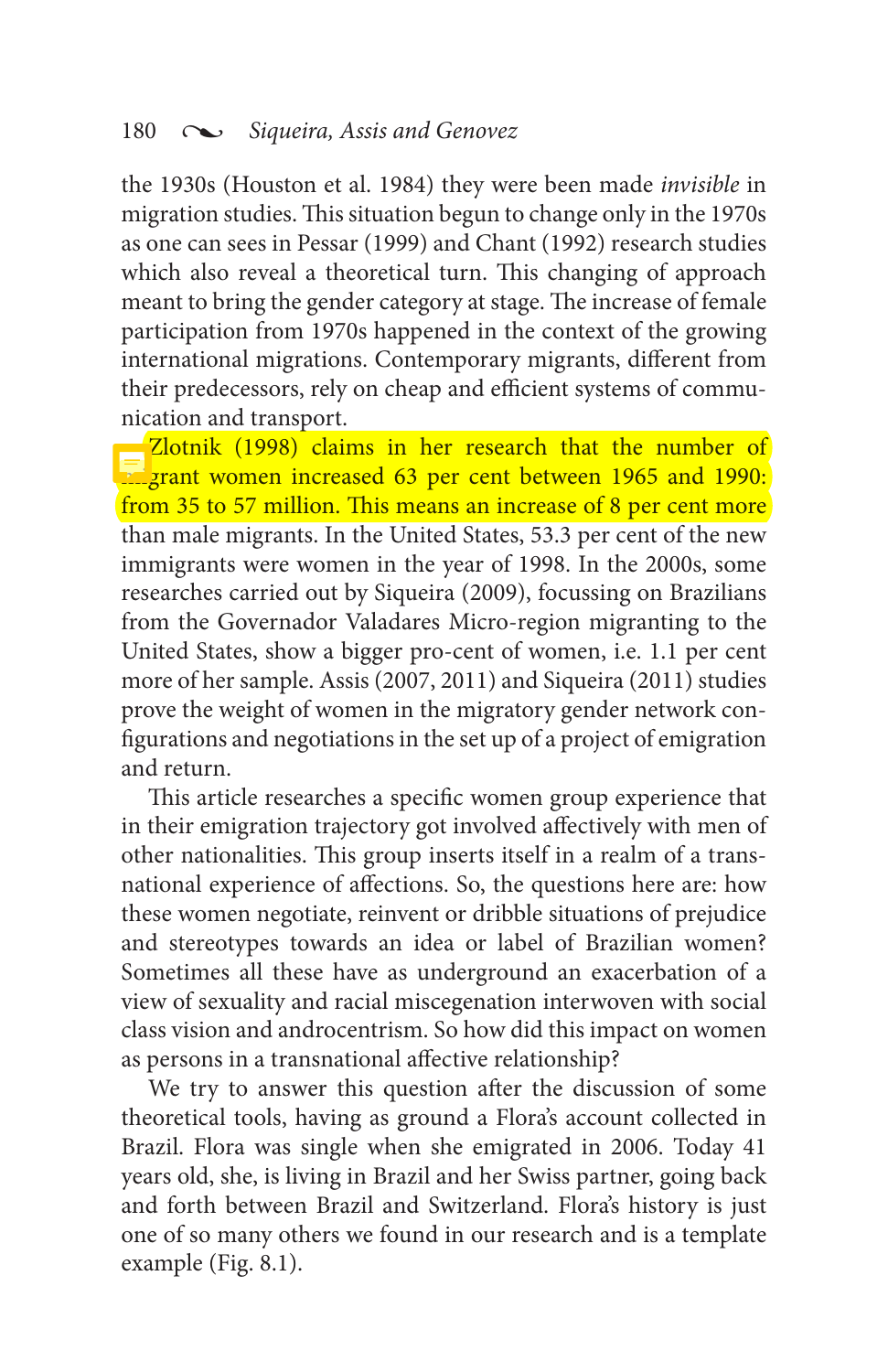

fig. 8.1: Symbolic image showing the cultural difference and an intercultural marriage

te: Image changed by the authors.

This interview shows up narratives with clue elements that help us in a deep analysis of the *dramatic* issues undergrounding her history of transnational marriage under consideration in this article. This account, while retrieving some day-by-day experiences, also discloses the phenomenon of multidimensional nature. So, they require an approach that could deal with this multidimensional aspect. In this sense, burkean dramatism is a very useful tool in two aspects, at least. burke's proposal of dramatism considers the construction of meaning of all experience of the human being in his/her speech as a result of an action which articulates motives, thought and language (Burke 1966).

The reports of migrant women remind one the drama of human existence as one permeated by encounters, mismatches, dreams, love, rejection, pains, strong emotions and their psychological consequences. flora's history is not just a picture, but a dynamic narrative and so should not be understood outside her temporalspatial realm. This history is a scenario where several scenes unfold as if she were on a stage where actions, relationships, interactions and behaviours intersect. So, in this analysis we were in need of an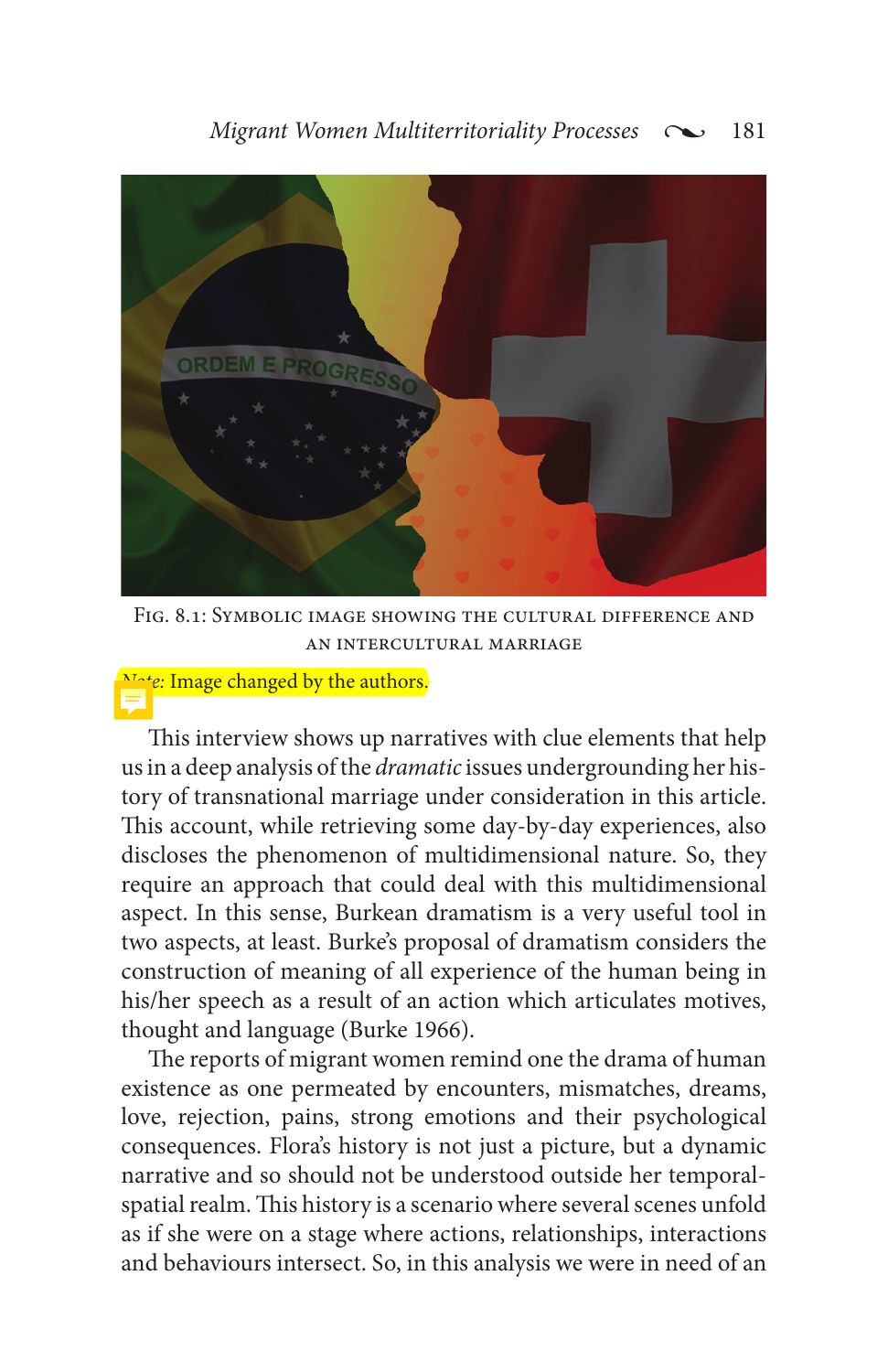#### 182 • *Siqueira, Assis and Genovez*

instrument that would access and reveal the information of each word, so to say, that was delivered to us as part of her life. This is why we choose drama or dramatism as tool.

#### Dramatism as An Analytical Methodology

Drama is actually a metaphor build up by Kenneth Burke (1966). Having drama as a kind of background, Burke sees human action in a narrative perspective. He selected five concepts that he considers structuring: this is the dramatist pentad.

Methodologically these five words work as keys to unveiling some dimensions of human existence. Put the narrative in a scenario to avoid the linear reading or audience. In a stage we have, in addition to speech, movements, scripts, the character make up and action, displacements and all this in front an audience real or fictive. Moreover, we can say that 'narration is a cultural activity that we learn together with our mother tongue as we grow in our particular life circle and never do it without a hypothetical audience, even if it is simply imaginary' (Kaivola-Bregenhøj 2005, 3).

It is in this context that we welcome this instrument of analysis: act (what happened?) is the element that interacts directly with the context; scene (where did the event take place?) refers to a social, political, history, place or time; agent (who performed the act?); agency (how was it done?) deals with instruments; purpose (why



Schema 1 – Burke's *pentad*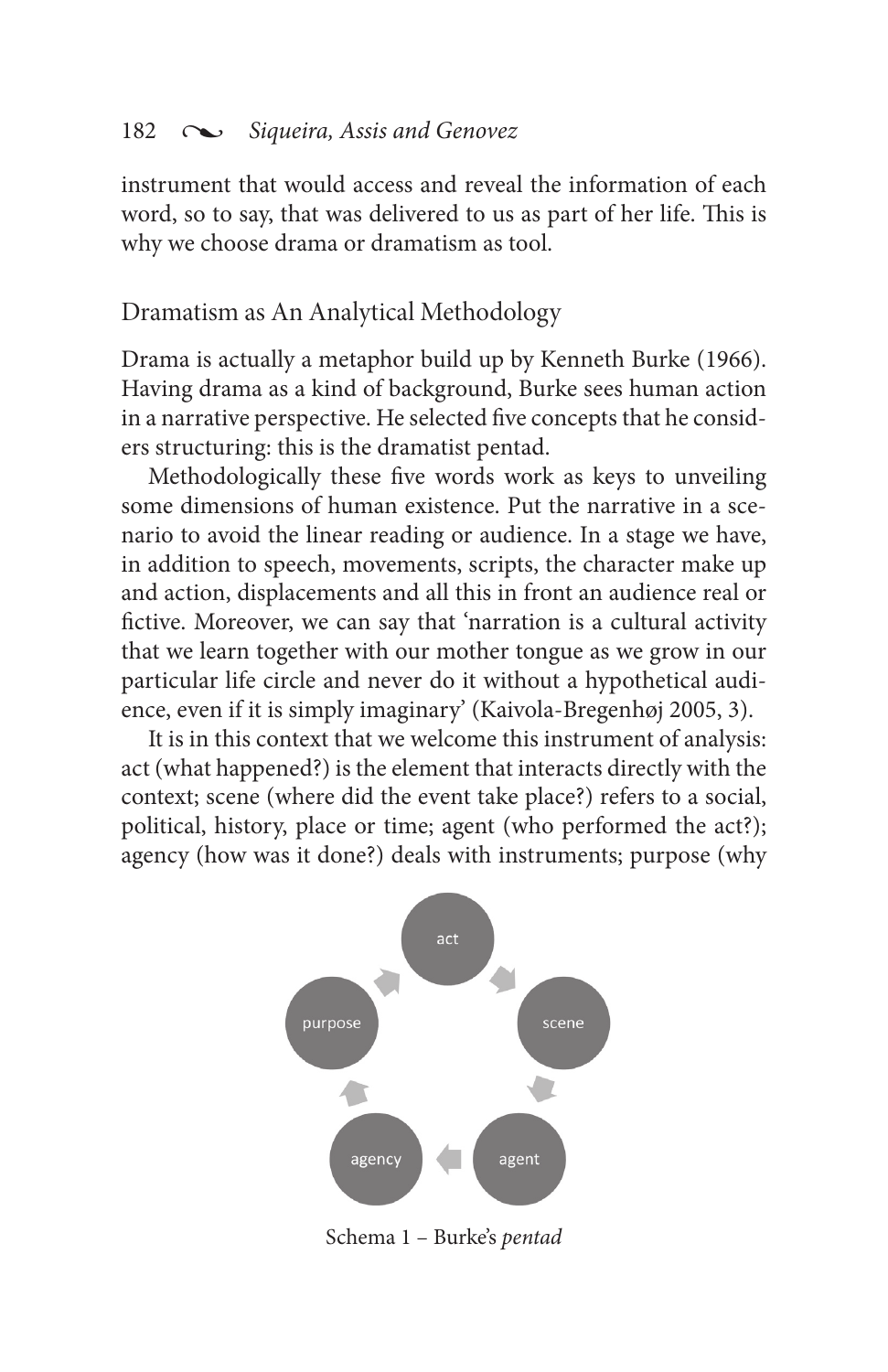was it done?) have in mind the conscious or unconscious intentions (Burke 1966, 17).

Such a stage relationship builds a context where the individual acts and this action bring up a kind of amalgam that fuses it with symbolic actions. In this way, the pentad sees human action having in mind its main outcomes: the social interactions and the psychological behaviours in a dynamic process, just so as in a drama performance on a stage. Burke himself says: 'dramatism centers on observations of this sort: for there to be an act, there must be an agent. Similarly, there must be a scene in which the agent acts. To act in a scene, the agent must employ some means, or agency. And it can be called an act in the full sense of the term only if it involves a purpose' (Burke 1989, 135). As one can see, the pentad is constituted of elements in interplay that modify each other, in a kind of generative principle: '[...] any development (in organisms, works of art, stages of history) got by the interplay of various factors that mutually modify one another, and maybe thought of as voices in a dialogue or roles in a play, with each voice or role in its partiality contributing to the development of the whole' (Burke 1966, 403).

The motives are the outcome of the interaction between the conditions of the inner and external world of the individual. The motives or reasons in turn, hold up the acts resizing, therefore, all the other elements related to the motives of the pentad. So, the *pentad* is not a methodological tool applicable to a hermetic perspective. Rather, it evokes not only theatrical dynamism or the performance on stage but also considers, in the research, intentions identifying what the scene, agency, agent, and purpose of the act are. The anthropologist Turner also argues: 'These situations – arguments, combats, rites of passage – are inherently dramatic because participants not only do things, they try to show others what they are doing or have done; actions take on a "performedfor-an-audience" aspect' (Turner 1988, 74). All set up has at least: a script of the character; a backstage as source of the elaboration or clothing the character; and an audience to whom this personage will be presented or staged.

The backstage metaphorically is not just a place or a stock for depositing elements of readymade personage composition. There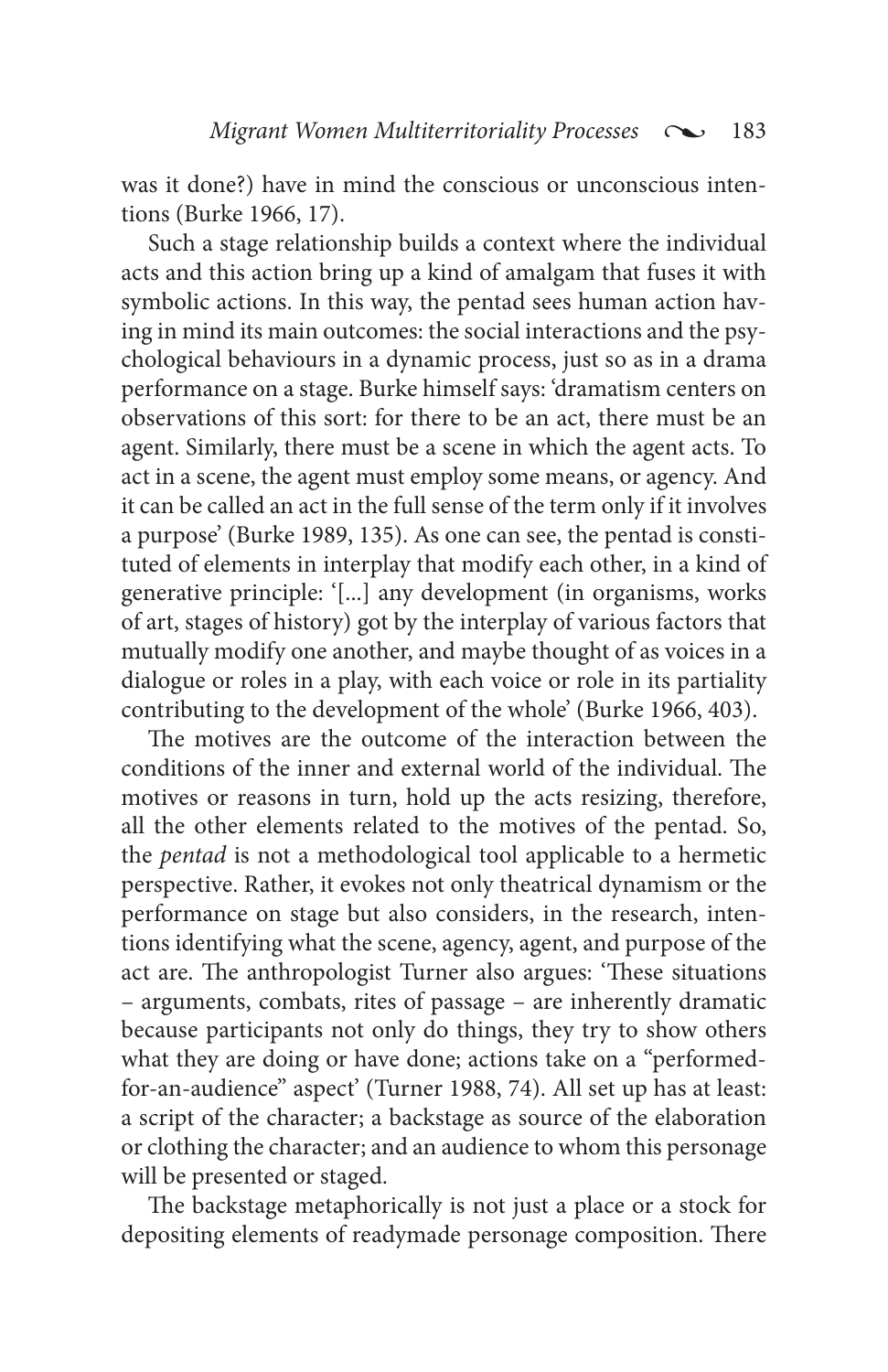happens a creation of personages for a (re)presentation. When the actor expresses the speech or movements of his personage we clearly have a new creation, that is, the message the actor wants to say or communicate. Of course, we never could say it all because it's impossible bring the actual life on stage and also sometimes we could hide something having in mind some special interest. This dynamic of script, backstage and audience is virtually universal in human communication.

Another meaningful element is what Burke technically name *dramatis personae*, i.e. the list of the people – or better, personages – that are invited to enter in scene or are excluded. In the same way as the personage or actor builds up an image from the backstage (*simulacrum*) with which he will introduce himself on the stage, he can also – mainly through speech – constitute a list of those who will be present (or will not) on his/her staging.

As act – action or speech with some intention – is developed by an agent and its action happens in a space and in *a stage timing,* another dimension which Burke calls *ratio actionis* takes its place: it's a pro-cent of space and time that each element or personage on stage receives in order to develop his/her script (Burke 1989, 146)*.* 

In short, we could say that an actor or agent could give time, space, voice, gesture and meaning to the characters of his/her scenario according to what he/she has in mind to inform or not to inform to the audience. Burke points out that we could have important characters on the stage but they cannot act and talk, so they are mere figuration.

Accordingly, we will be considering, in this exercise of the pentad, the scene that unfolds some aspects of the drama of a marriage. In this scene we assume the condition, the context and the circumstances involved in the act (the marriage). In principle, we will take the broader social, economic, cultural and political conditions of the place where the agent carried out her act. The place where action occurs, the scene*,* could also be extended to the mental conditions of the agent who performed the act.

We will approach the scene considering its temporal and spatial articulation in its dynamic complex process. This figures, restructures and transfigures territories embedded in a continuum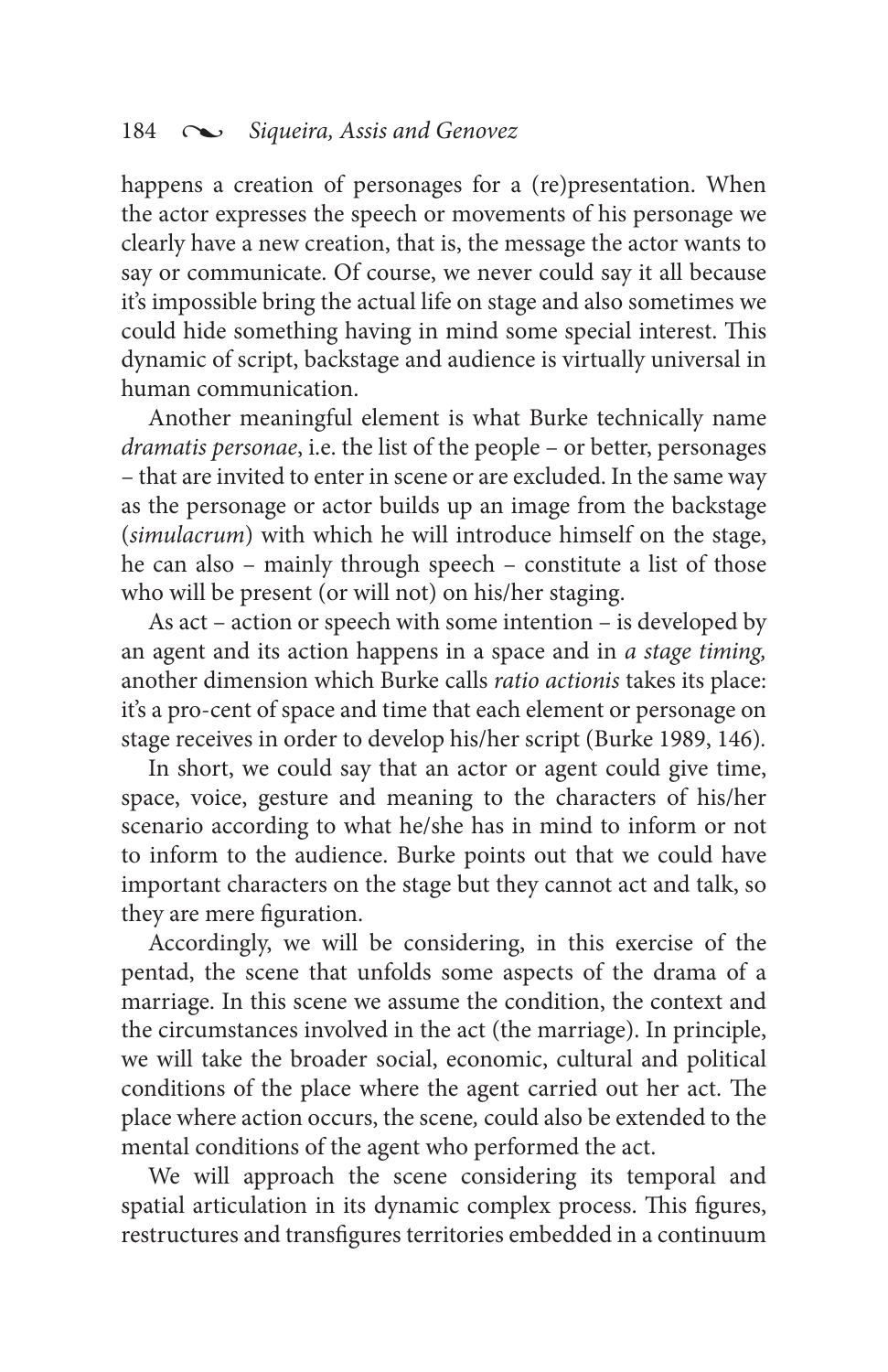between the objective and the subjective dimensions of the life (Haesbaert 2004, 2008). In this approach, having in mind the contexts in which the relations between migrant men and women unroll, we seek to understand how gender pervades the trajectories of these migrants and how it is staged in different migratory realms.

# *Scene: Background of Migrant, His Emotions and Pathologies*

Migration as a social phenomenon is a research target of several academic areas. Each one brings its offerings revealing meaningful elements of the migration phenomenon, mainly in international displacement. In this specific issue we are dealing in a scene involving migrants from the anthropological and geographic point of view (i.e. from the humanistic and cultural outlook). Of course, we are aware that in many transnational marriages the labour issue is at stake. In other words, in many accounts marriage happens as function of migration in order to get a better life and job conditions.

The book *Dislocating Labour: Anthropological Reconfigurations*  is just an example of a collective published on the issue labour and health (Harvey-Krohn-Hansen 2018). The invited authors presenting their research are unanimous on the assessment that these displacement processes, in the realm of the globalization of the last decades, lead to a reconfiguration process on the way the human being understand and arrange their lives. This happens for several motives, not just due to the fact that people migrate to other nations and culture; even internal migration lead to the same troubles.

Schober (2018, 135-6) argues that very few studies had been conducted on this subject, i.e. affections and migration in the field of social sciences. This psychic dimension in the realm of the displaced working people had big changes in the last half century. One of the first shift we could name is post-Fordism which started right after Second World War and led to the job restructuring. Until that time, a job was a task for all life: stable and full-time. Another important aspect within this social mentality was the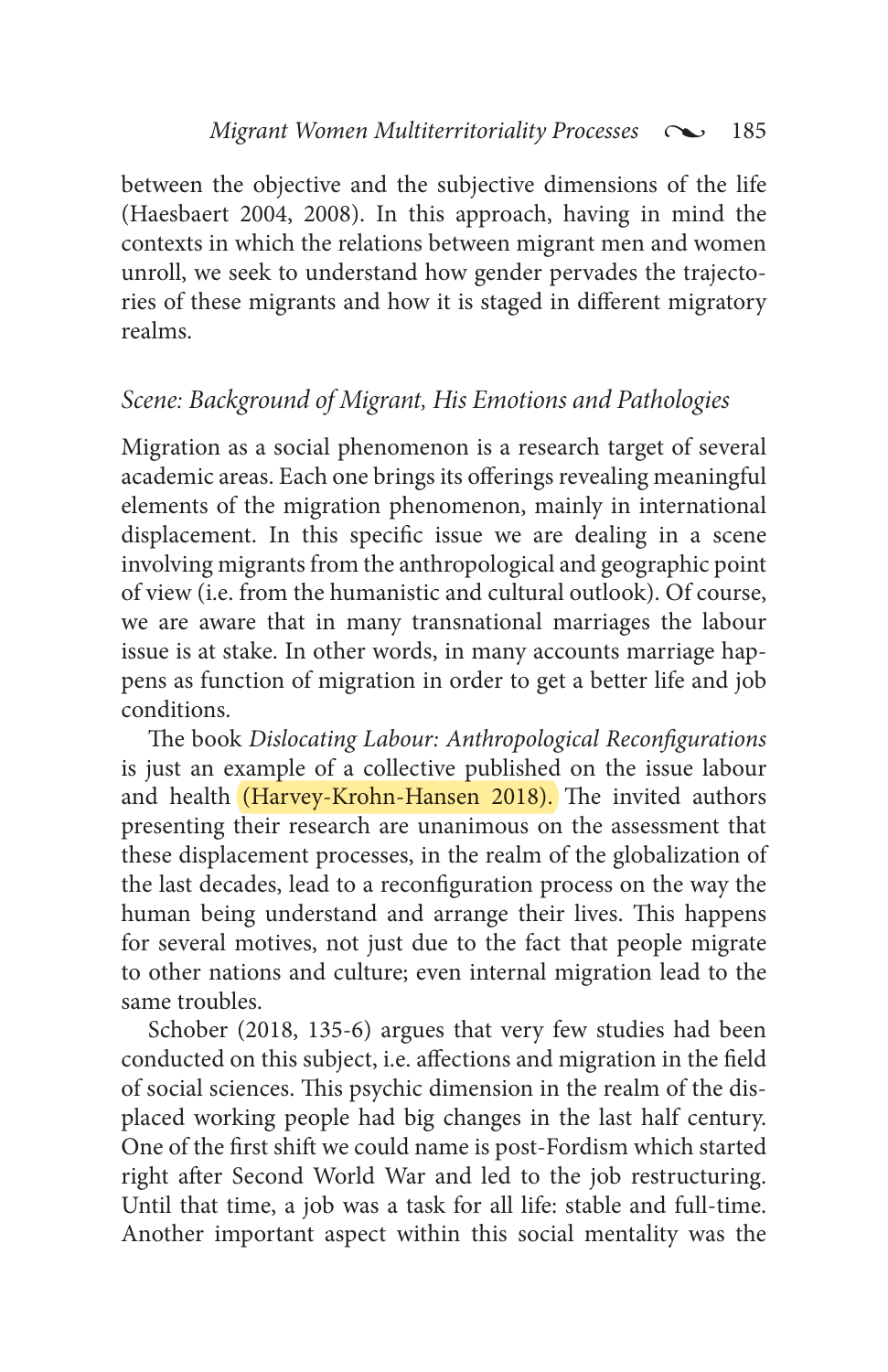belief that the more the subject did the same thing, the more he would do it better. In this sense, a corollary of Fordism was the creation of a certain sense of security and even predictability of the future. This could be translated into a career-step-by-step with all its stages even doing the same thing throughout his/her life. In the last half-century, this connection between work and life was increasingly put at stake and after many starts drop out the assembly line. This is the case of migration, when people leaving their country search for another place and even kind of activity (Hervey-Krohn-Hansen 2018, 13).

From this angle, Michel Maffesoli's phenomenological sociology sees contemporary man/woman as saturated with wanderings. One could say that there is a 'drive for wandering' as a response to a static world that no longer satisfies. Life's present perspective is detachment, departure, chance and transitory merge, making up the new nomadism; all this reach the status of a kind of an anthropological standard of contemporary society (Maffesoli, 2001).

Adding to this context we find the fact that the process of displacement between nations and even between cultures is sometimes easy. The experience of these displacements can be understood for labour purposes within a continuum from the definitive and the provisional. Juan Luis Linares classified in two points of reference as the grandmother and the adolescent attitudes. Grandma style here would be the one who moves to a new place for a while, to make money, but her head remains in her place of origin. On the other hand, the teenager style gets in, learns the language, the songs, the dances, begins to date and head in this new situation as if it was her new home (Linares 2014, 220).

However, there is no way to disregard, the changes in the features of migratory phenomena in this context of globalization. In other words, in the globalized world we see not only the displacement of people from one place to another. We also testify a shift in the move of capital and investments and this is also a kind of indirect migration, carrying with it various other social and cultural changes (Paumard 2018, 33). In this case, instead of people moving, are the factories, farms, and capital that produce goods and jobs that are moving.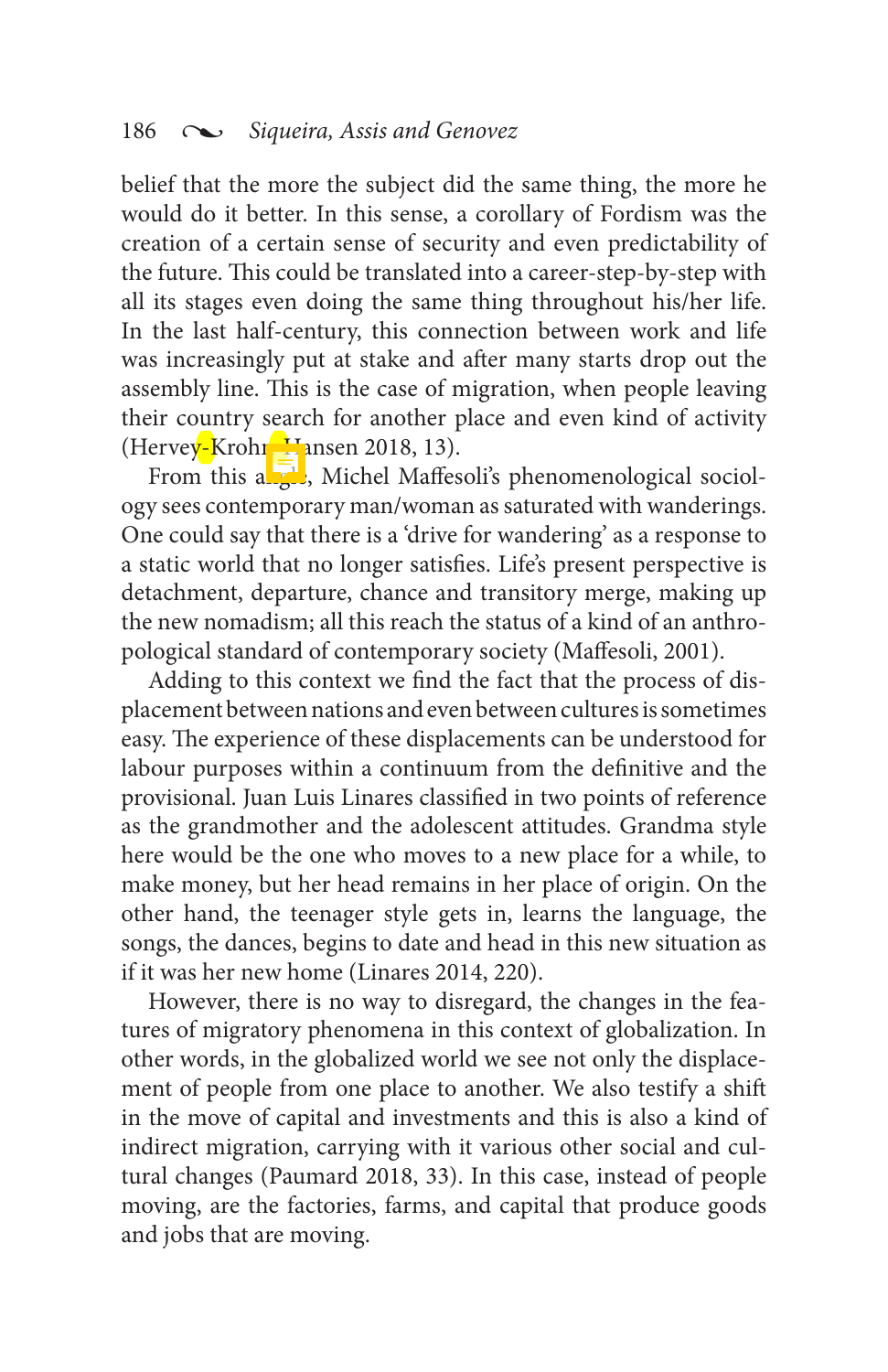This scenario is present in Brazil, Paraguay and around the world. We get many examples of small towns that start to produce something that has never been imagined in their economic history. What happened? In this case, it was not labour that moved but the companies. This furthers differentiates investments from those living in a typically rural community, turning a modest and inland locality into foreign land, a world neighbourhood. An issue hangs in the air: did the people of these cities not emigrate without leaving their house?

These, and other issues are questions of human geography, mainly in its cultural approach. Here the challenge in the last decades was to give a new dimension to the territorial concept. An academic movement against the discussion of a disseminate idea of the end of the territories, having in mind the fluid society, now proposes the notion of multi-territoriality. So, as one can see in the anthropological studies previously considered, there is no loss or disappearance of a territory. It's actually a complex process of (re)territorialization that leads to the constitution of multiple territories, making, in the words of Haesbaert (2004, 1), 'de-territorialisation a kind of myth'. So, what Bauman (2001) argues as the new nomadism could correlate to a deep hybridism that does not destroy territories, but ends up making them more complex and dynamic, in Haesbaert's words (2004, 2008). The interconnection between these two dimensions leads up to an entanglement correlating 'mobility and immobility, hybridity and territorial withdrawal, openness/multiplicity and relative closure of territories' (Haesbaert 2008, 414).

Migrants are human beings, that is, people who migrate with their workforce and take with them their emotions, experiences, dreams, pains, body and so on. The migration experience is then a dynamic re-figuration of their living spaces through new territoriality dimensions and accumulations of experience. In the context of globalization, where the phenomenon of migration is inserted nowadays, there is no way in research of leaving out these subjective aspects.

So, the temporality experienced by migrants at the place of origin, remains if it was crystallized and another time rhythm starts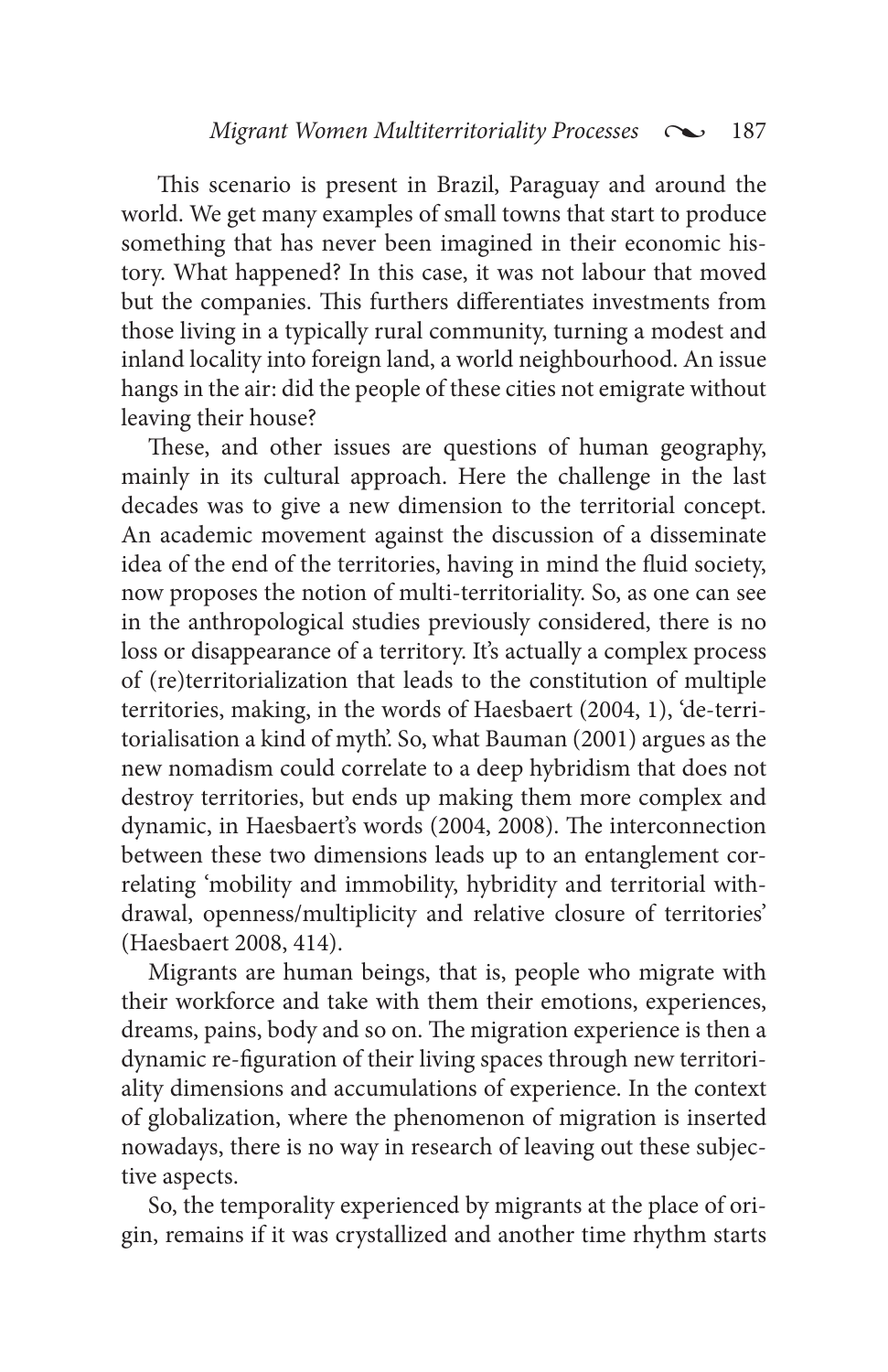to manage their lives focused now on the new world of work in another country. Another is, all course, is the genre: what it is to be man or woman in the present? What does this mean in the new places or cultures? What about the new sexual orientations or tendencies, and so on? Migrants find new relationships that frame their social roles: employer/employee, husband/wife, and so on. Therefore, we have alongside with migration of people, migration of sensations, emotions, feelings and affections which received very little research attention until now.

Pains of leaving their own land, kinship, difficulties in adaptation are not always easy to bear. For the migrants, especially when dealing with the new work environment in permanent insecurity, is virtually a hard task (Schober 2018). Some anthropologists – and certainly other scientists studying the human experience – begin to consider this topic more closely. It's not a surprise that all the literature research on this topic **keeps** no more than ten years. Emotions – which are different between in cultures in terms of their mediators – are more transient and related to everyday experiences. 'Affect, in contrast (to emotions), highlights involuntariness and an anchoring in pre-linguistic, non-conscious, and pre-subjective experiences of the often-collective kind, and significantly impacts in the way we make sense of the world' (Schober 2018, 136).

Moreover, any social or personal project that is not forceimposed must be of affective order to be effective. Schober argues that both emotions and affections do not happen in the air but are embodied. Thus, happiness brings health and sadness diseases  $=$ (Schober 2018). All anthropologists should know that affections are ritualized and learned collectively and modern psychology is aware that if they can no longer be collectively ritualized and experienced, they lose their power to organize a meaningful experience of reality and are a source of pathologies. Generally, when experiences lose their meaning and the world does not seem a reasonable organization anymore, the subjects feel that they are adrift, helpless, isolated. This bad emotional state ends up as a feeling of distress, anxiety, and finally deep stress.

The kinds illness, in their great majority, come from stress and stress has many sources*.* Franci (2005) argues that stress is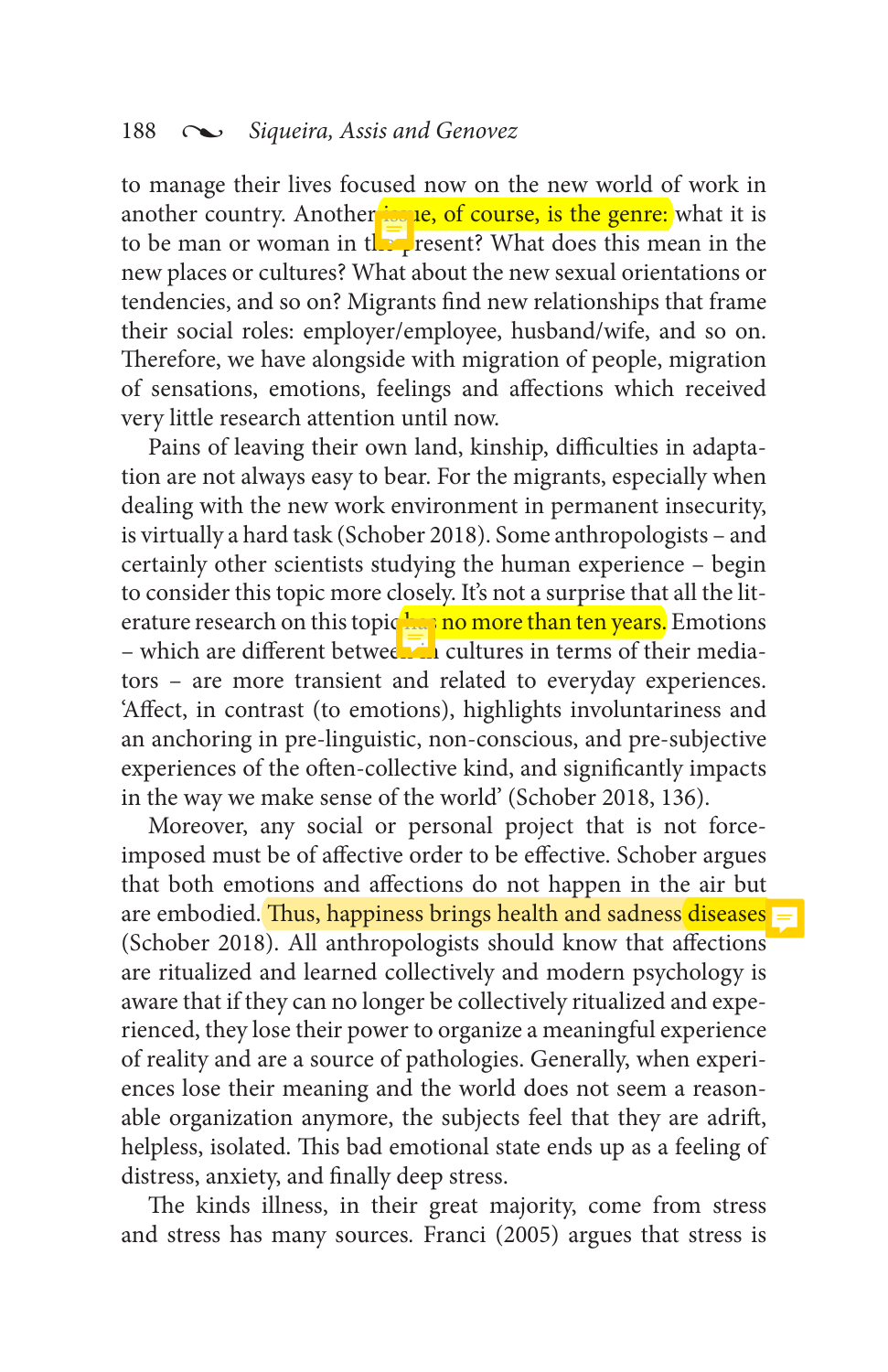not always a pathological issue. However, 'failure to mobilize or demobilize allostatic mechanisms causes disorders that can lead the organism to the pathological condition, as long as it do not establish and maintain homeostasis anymore' (Franci 2005).

Modern neuroendocrinology states that there is an inner relationship between hormones and neurons, that is, between the emotional feelings and human neurophysiology (body). So, it's not difficult deduce that a continuous psychological stress process leads, in many circumstances, to illness. However, thinking in practical terms, as in the case of countless migrants, if future uncertainty, the insecurity of the environment, the weariness of the personal relationships begins to demand a continuous tension (stress), he/she will enter as time goes by into a system of stress and, therefore, of illness (Souza et al. 2015).

All these elements are intertwined in a multi-territoriality process which requires a special effort of localization and spatial and symbolic identification on the part of the subject. The migrant suffers emotionally for a former territory that he is not able to be detached from and stresses himself in a new territory that must emerge as long as his existence is established in the new space.

It is from this complex background that we must consider the displacements: context as a scene where the act unfolds. This scene implies deep transformations experienced by women, for instance, this one interviewed in this research and introduced in this paper.

Agent and narratives: Act, Backstage and Audience

*Flora: A Marriage with so Much Love*

#### scene 1

Flora was 23 years old and had the training of technical nursing when she emigrated in 2006. She was single and worked as caregiver (of elderly) in her home city. She wasn't happy with her wage and work conditions. A friend of hers said something about the caregiver job in England and how good the wages were there.

On stage the audience sees the development of the life of young student, single and unhappy with her professional life as first step.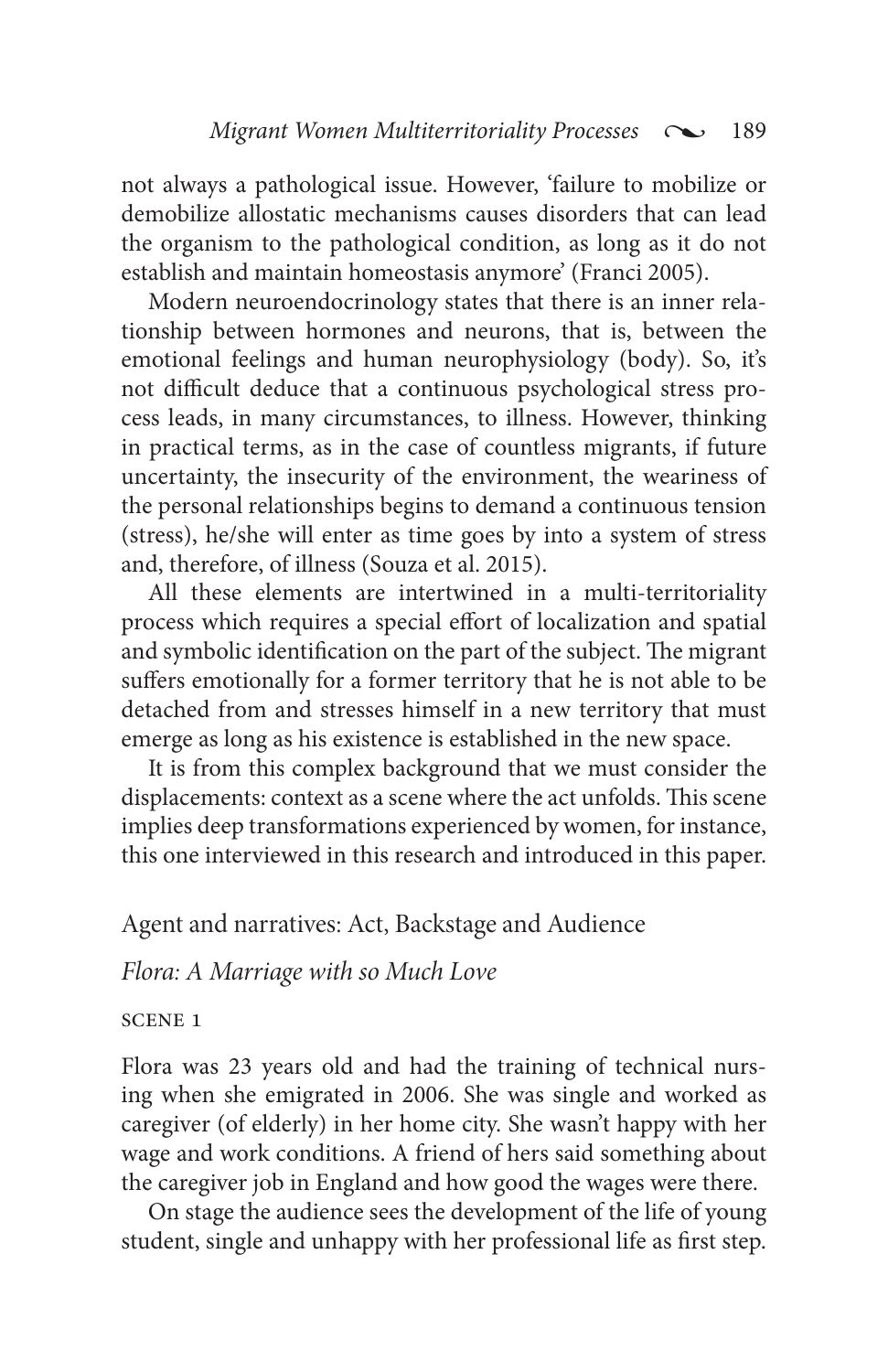We know almost nothing about her personal history and the lack of significant personal data denounces innumerable porosities in the narrative. This raises the question of Flora's difficulties in her quest for new horizons in her homeland and so her option for an emigration is quite the only way out. We could bring to mind the Maffesoli wandering (2001)?

#### scene 2

Using a friend's Internet network, she contacted Brazilians living in London and emigrated with a student visa, already having a job as caregiver for a disabled child. She worked in house of a Swiss married couple who was living in London for a while. She did not speak English when she emigrated. Then afterwards, she studied English and French and, after two years in London, she was able to move around alone and take her own decisions about her life (in her words).

When the couple went back to Switzerland she went along. There she met her partner who was a friend of her bosses in London, but the crush started when she moved to Switzerland.

Again, we face here what Haesbaert calls new nomadism (2008, 414). One can see this in the indiscriminate mobility. But here we find also an inseparable correlation between immobility and mobility and at same time, an open multiple territory in a context of globalization. This stands in contrast to those territorialities already under the dominium of local groups but are unable to offer new economic and social exits to younger generations. Having this data, we could understand that why at the end of the first scene Flora emigrates with a student visa having a warranted job in her hand.

#### scene 3

In the day-by-day life with her family (boss family, actually), friends and the relationship community of her partner she feels the prejudices more directly. These arise from the fact that she was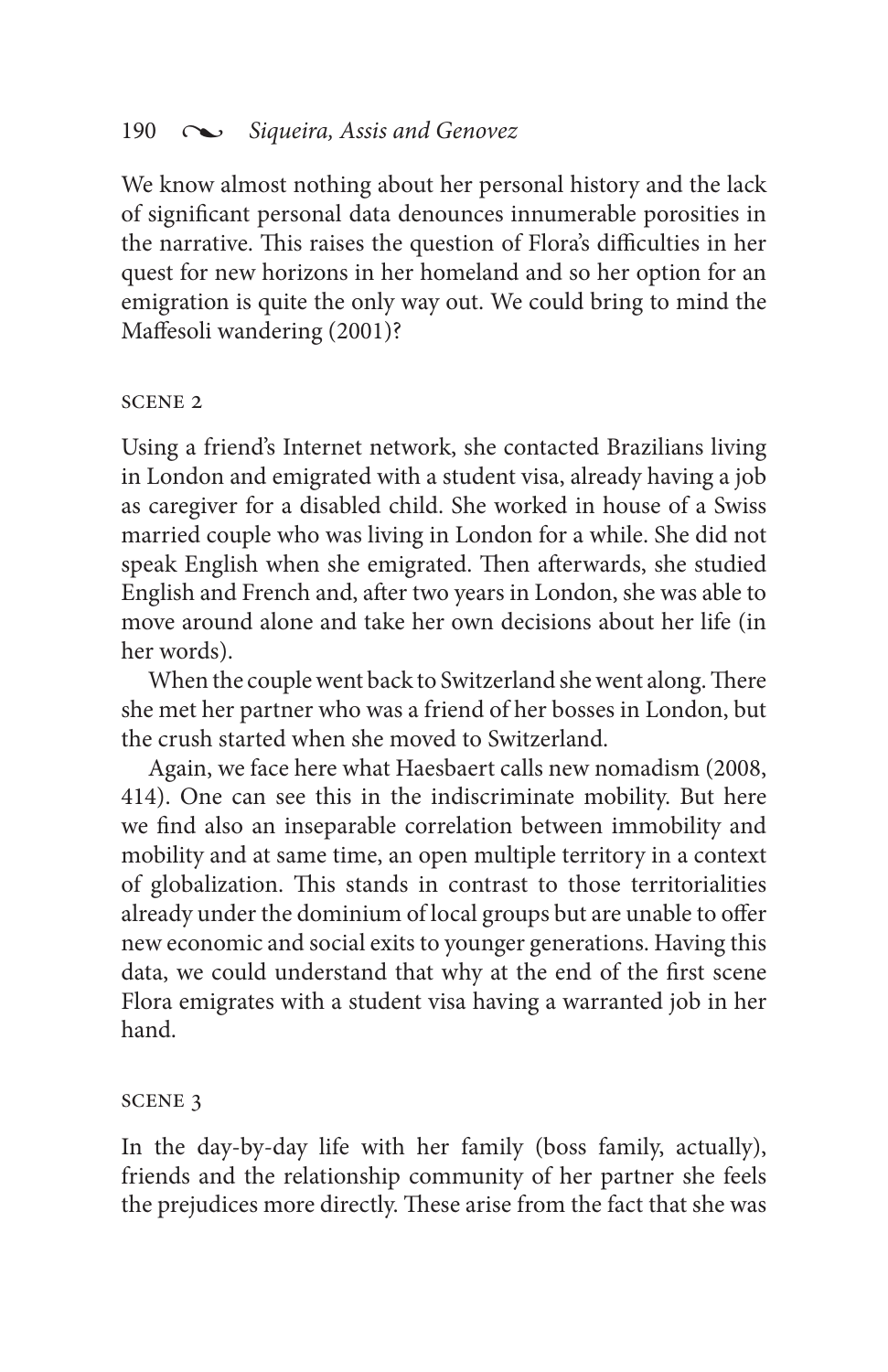a Brazilian woman, labelled by the tripod of prejudice described by Azerêdo (2007). This tripod could be represented as follows: woman (mother, housewife, holy), the man a provider and the whore. In this way, we see how this is a meaningful factor for the relative success or failure of women as such in their conjugal relationships abroad.

What is really Flora's main question or quest? (Find a good job). Her job took her in the warmth realm of a family. Perhaps Flora felt protected by family life where she lived even as outsider. It's possibly she got affectively linked to the child she was hired to look after. In any case, Flora expressed an affective tie that maintained her not only in her work activity, but also with a family or her boss's family.

Soon after moving from London, another affective tie began. She set up this one with a friend of the couple. The fact is that Flora, a woman psychologically away from her people, at least apparently and detached from her place in the first scene, now was able to depart from her homeland, family and friends, and maintains her job ties with a 'strange' family and extended her emotional inner life to a friend of the couple who hired her.

It is not out of the possibilities that we could see in this personal process report in Switzerland, some clues. In this new place it seems that she found the home of the bosses as a welcoming territory. There she could exercise her territoriality and constitute an identity as a student and as a professional following a career. Her new identity enabled her to study, to know and to enjoy a wider territory where she learned to move around.

Perhaps all was so new to her there that she had not enough suitable words or narrative style to describe what happened to her in England and after a while in Switzerland. It was an overwhelming process that resized her identity and territory and that would require much time and psychological tools to elaborate.

In this realm, Flora staged to an audience that witnessed the young student, without opportunities in her homeland, to plunge herself towards the unknown in order to work in England and later move again to Switzerland. Undoubtedly, she could get out of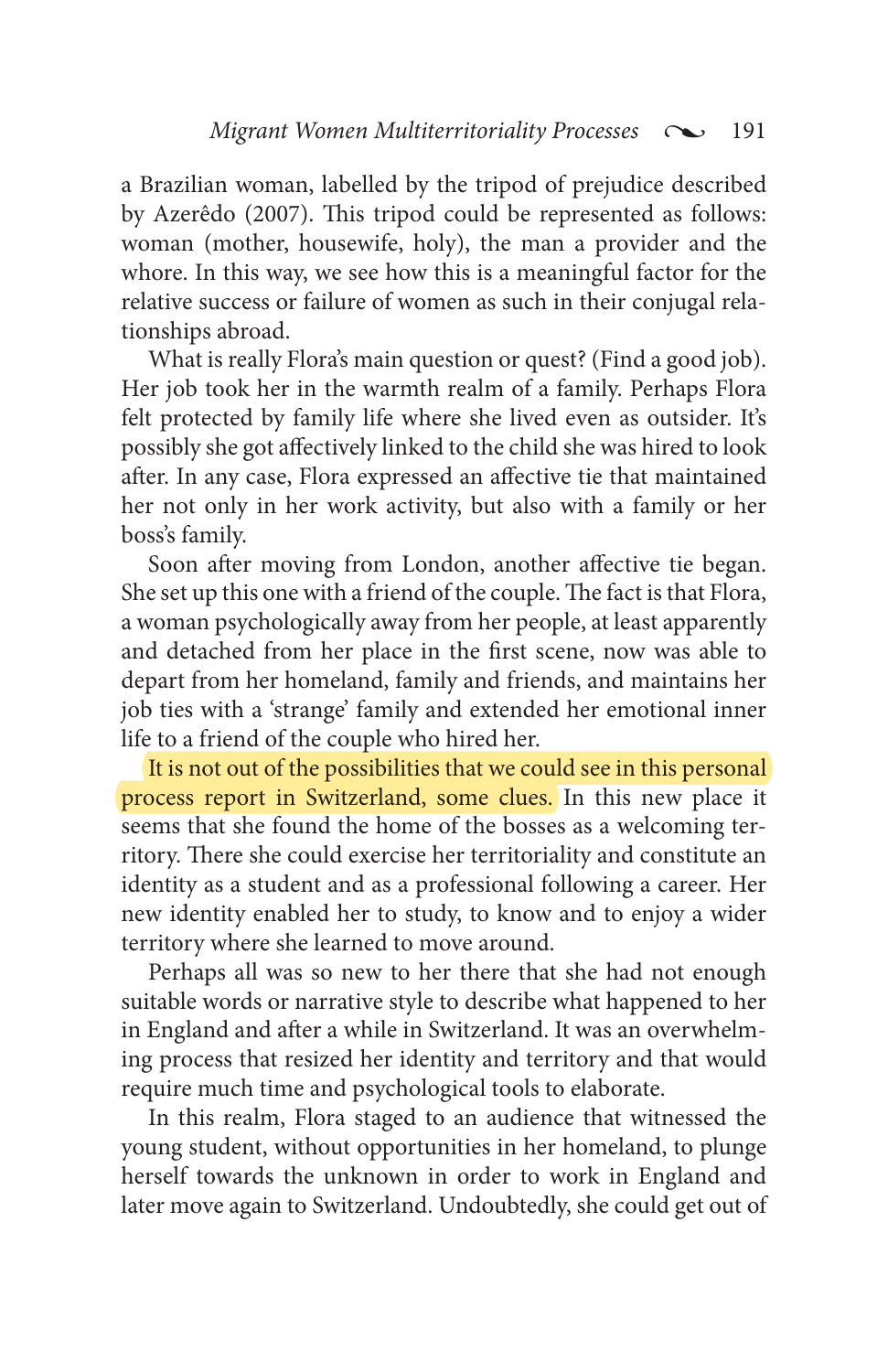the ordinary life when she saw the rest of her closest community left behind.

Flora set-off against the normal. She showed to everyone that she was able to win professionally. She even established more lasting affective ties through a love relationship that would soon turn into a marriage.

On other hand, to the audience attending her staging in England, Flora could be similar to one of the many students who came to the country to study and take on some provisional jobs. There was no highlighting of her uncomfortable conditions. Our interviewer describes in her narrative that the essential thing of her life was the labour activity. The relationship with the employers, also immigrants, left her in a comfortable position. In her emigration to Switzerland, Flora began to feel uncomfortable in some conditions, especially those experienced with her boyfriend at home, as we'll see later.

Now, the social ways are made by local cultural elements and any movement towards a new configuration of her multi-territoriality was now a hard walk. Daily questions of the new relationship began to bother her. For instance, in her closest relationship with her partner's family, friends and the community, she felt, more directly, the prejudices arising from the fact that she was a Brazilian woman. Anew she felt labelled by the tripod of prejudice against the woman, described by Azerêdo (2007). This day-by-day clash undermined their autonomy.

I had no problems with the language and moving around, but even so I could not decide on many things. […] you [know] you are in other hands [...]. It's terrible! Here [in Brazil] I decide what I'm going to do! I know where I'm walking and how to do it. There [in Switzerland] I always felt that I was going to do something wrong; I was observed, criticized. This has been stressing to the point I became ill […]'.

Flora in full exercise of mobility felt motionless. She didn't know where she walked and she was not anymore able to take her own decisions. She was insecure about how mastering local social and cultural practices that she didn't know well. What had changed in Flora?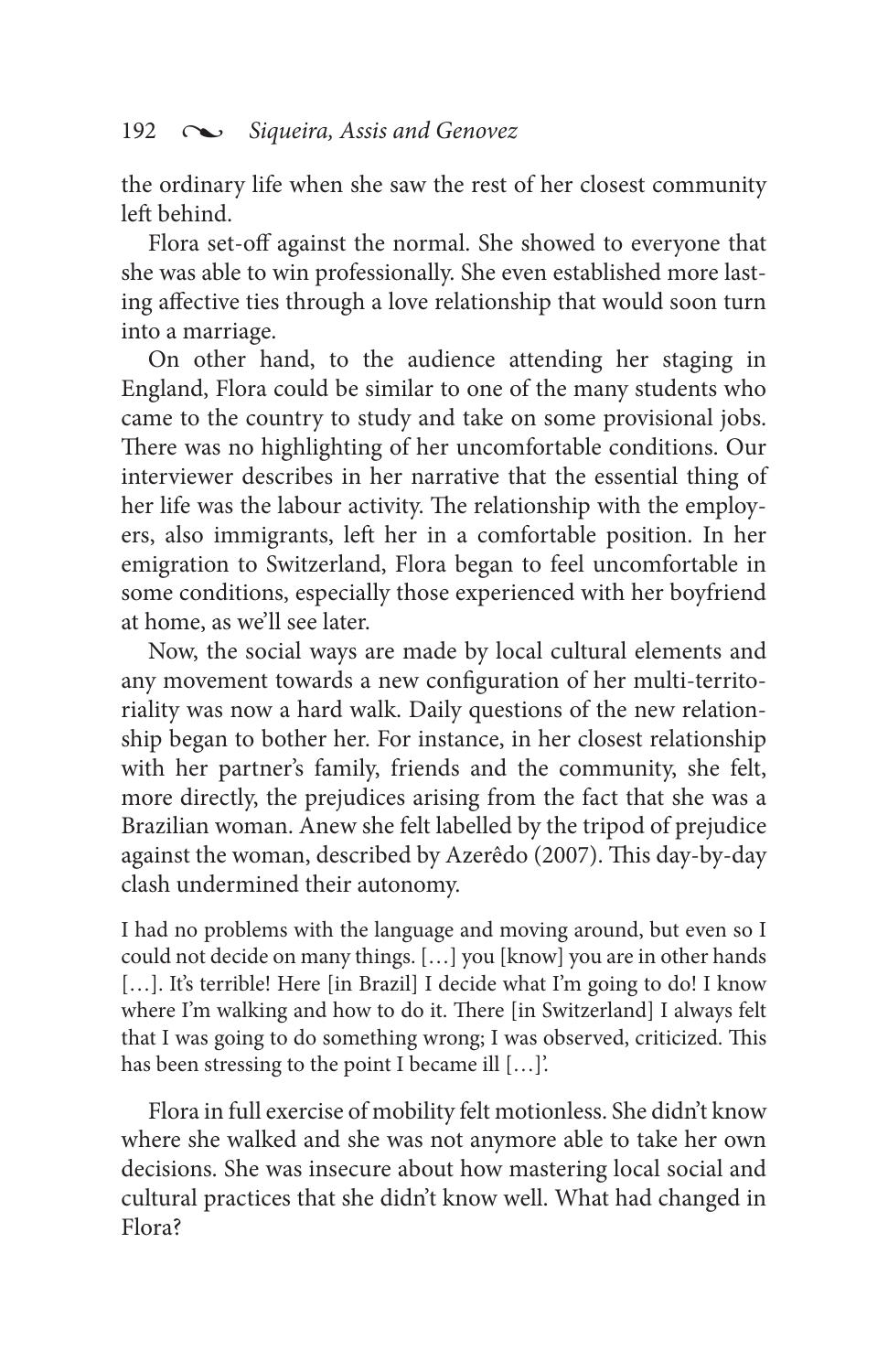#### final scene

Flora got sick and made up her mind to go back to Brazil. From that time on she spent two months of the year in Switzerland and her partner divided his time of the year between Switzerland and Brazil. In the meanwhile, she took a course in nursing and did not intend to return to and dwell in Switzerland anymore. She maintained a formal coexistence with the partner's family because she saw how important the presence of the paternal family was to her daughter's life.

Now, in this new condition, in Switzerland, her scene-stage had supporting actors in continuous dialogue with her and she needed to exercise her multi-territoriality expressed in a fusion of Brazilian woman, emigrant, hardworking and now, girlfriend.

Let's go back where all this begun. This life mixture contains elements from both her homeland and her recent migratory experience. To the Brazilian audience, Flora could make or take her own decisions; to the Swiss audience, she was worthy of criticism and everything she did, according to her, deserved some kind of adjustment. This was due to her lack of knowledge of the social and cultural codes. Of course, as she stated above, social and cultural tension is felt also physiologically. Flora's body remained continuously aroused, in a high level of stress that leads or could lead to illness.

Prejudice exists everywhere, said Flora, but it is in the closest relationship with and in family of her partner's group and community that she felt cultural, class and gender differences clashing more explicitly.

Here, at home, the constraints got more emphasis differently. She once experienced in social situations when these behaviours were more veiled or with people without close relationship. For instance:

[...] I went to a restaurant with Lenon. It was very chic. So, a waiter was looking at me in a weird way. Then I said: 'Lenon, I think he thinks I'm a call-girl, I want to leave'. Lenon told him that I did not like the way he looked at me. He gave a cynical laugh, apologized and I saw him talking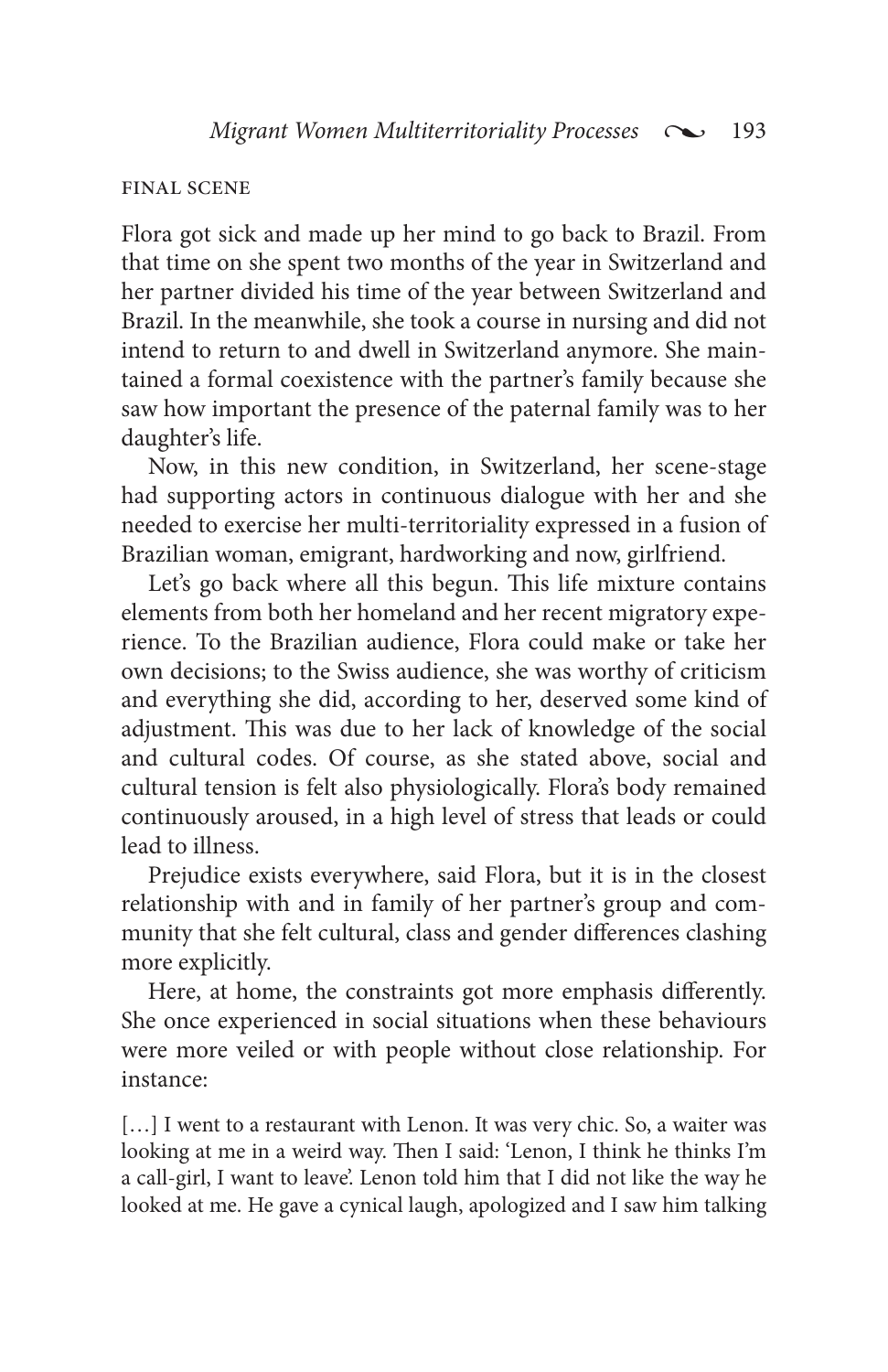something with the other waiter and laughing. I was so upset that I started to cry and we left the restaurant without eating.

In Flora's day-to-day stage scenes, we find innumerable supporting actors who demand her not only an appropriate dialogue. With her whole body in a permanent state of arousing, she evaluated every look, every smile. Everything seems to be a plot against her image as a woman who could make or take her own decisions. For Flora these conditions of stress were unpleasant, but she was able to overcome them, because there were situations where she met people outside of her family life circle.

The displacing discomfort became bearable due to the multiterritoriality build up in other social spheres. However, there is no way to neglect the fact that her body was all time confronted with situations that aroused a high level of stress.

Flora highlighted her first contact with her mother-in-law, from her various scenes of her daily life. From the very first contact, her mother-in-law made it clear that she did not accept her as daughter-in-law, and she did not say even a word to Flora during the first dinner. Her coming mother-in-law knew that Flora knew how to speak French, but she kept the reversation on in German (language that Flora did not master very well) and her mother-inlaw left the house before dinner was served.

The behaviour of the  $\sim$  ning mother-in-law bulldozed the wedding ceremony that hall een prepared by Flora herself and her boss. Flora definitely could not make or take her own decisions and she did not know where she was or how she could or should walk. She could not reign as the main figure in the triumphant scene of her wedding party marriage announcement: on stage there was an antagonist, i.e. her mother-in-law. Perhaps, the most idealized or dreamed scene of her life, the wedding party, had to be resized in this moment. From the wedding party scene stage all could be sum up in one sentence: the marriage only could be in the County, a second level place.

Another highlight scene was the motherhood. After her daughter's birth, her mother-in-law and her sister-in-law approached the married couple, but not Flora.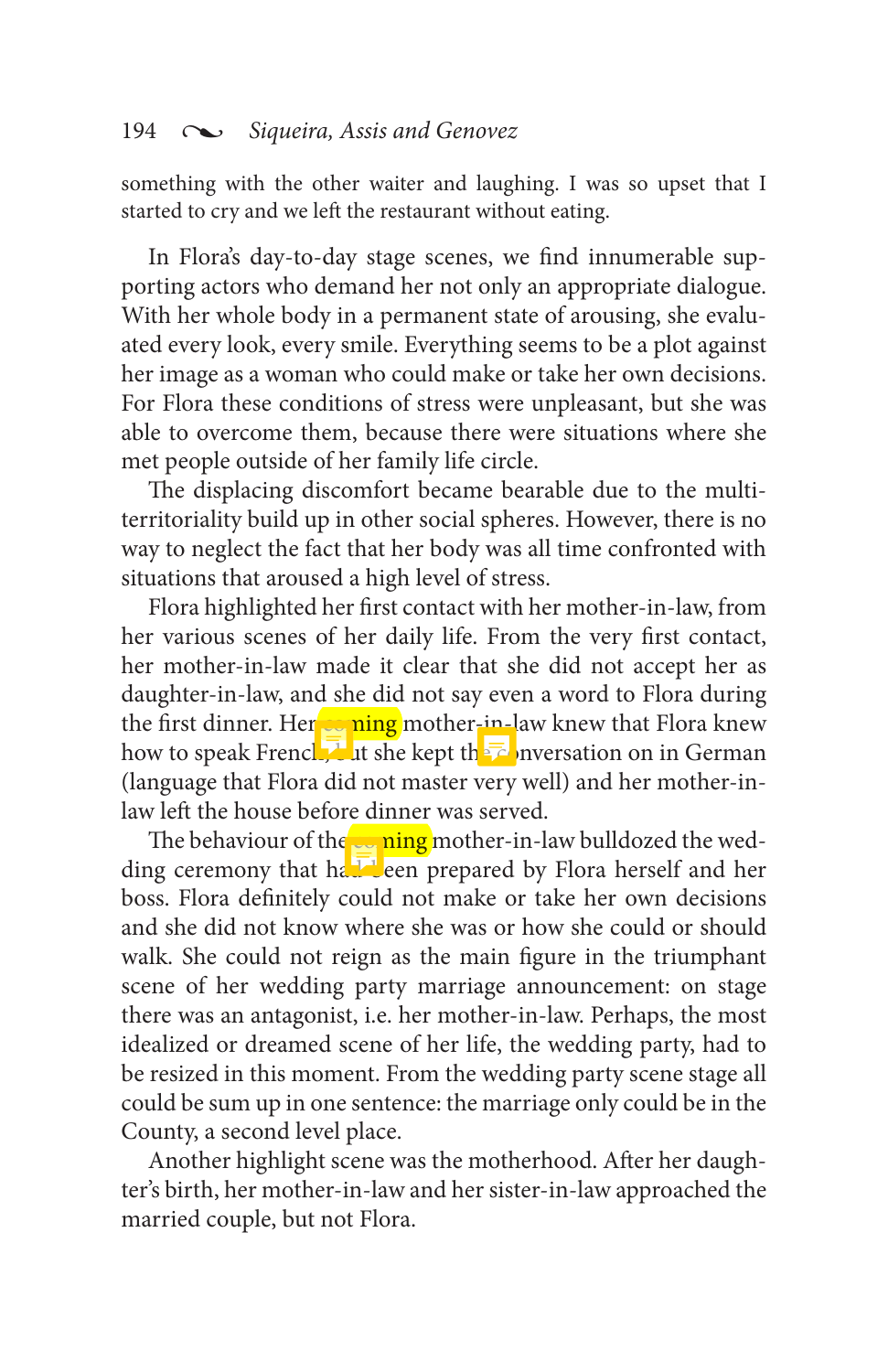There was a lot of psychological pressure coming from my mother-in-law and my sister-in-law. They criticized everything and so I became insecure. As I told you, I took care of Tynna [her bosses disable daughter] very well, [from where come the idea that] I wasn't able to take care of my daughter as well? But they made me feel awkward and I could not resist; I think this was because I was very alone, and Lenon did not help me in nothing. He kept quiet; he saw what they did and just let it happen. When he became aware it was too late. [...] All this made me sick; I lose weight, [after all] sprouted spots on my whole body. I did all the medical exams and the physician said that all came from emotional [disorders].

In this scene one can see the unfolding of Flora's identity. Now, afterwards, she also became wife and mother. She searched backstage for symbolic elements that should be her armour and find a comfortable condition. However, even in the exercise of her domestic multi-territoriality, in the everyday scenes, two supporting actors approached as two antagonists: her mother-in-law and her sister-in-law. They questioned Flora's new identity and submitted her to an asymmetrical relationship in her own territory, her home (even in her baby-cradle). Her husband who she thought would be her great ally (stage assistant), did not question the situation. All these elements expressed themselves in Flora's body. She gets sick.

In summary, Flora faced the unequal relations that expressed at once a racial and exotic point of view of the Brazilian woman. She faced the situation by building a relationship between two places: coming back to Brazil and remaining distant from the relationship with her husband's relatives.

She managed to make herself respected when she returned to her home territory, and now dealing with her husband's family from the standpoint of her social rules and cultural practices. Now the relationship in her original territory became asymmetrical towards the other side or her family, i.e. of her husband's Swiss family and relatives. When she spent the seasons in Switzerland, she went with Grandma's head style, not anymore with teenage style intentions. Although women could deal with situations of prejudice and discrimination, one can also see in these realms how these women lived experiences of agency. According to Piscitelli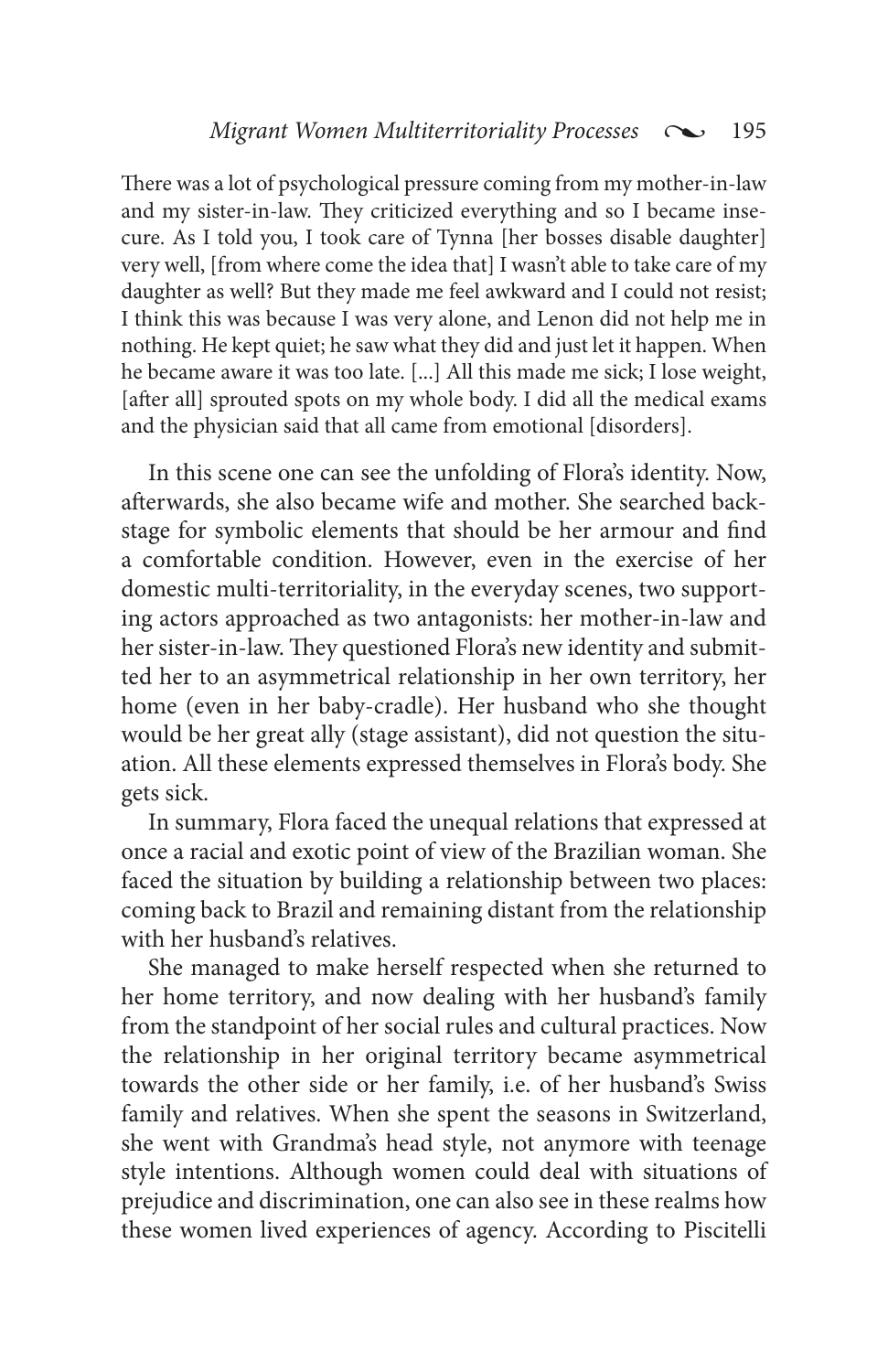(2008), based on the arguments of Mahler and Pessar (2001) gender in the experiences of migrant women operates on multiple spatial and social scales. Sometimes they focus on the social locations of the agents. These locations, within power hierarchy structures would enable actions of different types of 'agency' 'understood both in their cognitive aspects, involving imagination, planning, and setting up strategies and concrete actions' (Piscitelli, 2008).

Flora in her trajectory shows these moments of discrimination and prejudice, but she also displays how to dribble prejudice and create agency spaces in order to maintain their relationship, just as other Brazilians women married to foreigners negotiate their gender positions. They seem to negotiate their identities by engaging ethnic sympathy to gain their place in the labour market, but also to establish themselves as 'good mother and wife'. However, to accomplish the ideals of love concerning marriage, she comes back to Brazil.

### Final Remarks

It's not up to Burkean pentade to close considerations, but above all come up with interpretations, open up understanding possibilities of the experience of transnational marriage one finds in Flora's account. We can even conclude that to some women, the transnational marriage is an opportunity to establish new connections in the destination society and thus overcome its constraints. Reconnecting to some dressed elements on Flora's backstage, the transnational marriage, in addition to some meanings, could also represent an expectation of both the search for a romantic love and living an ideal of the template of family that they bring with them from the original culture.

In the drama of this woman we find the presence of the ideal of romantic love and the pursuit of happiness to both. This is a trap in a net of performative identity. Her expectations are frustrated in the first contacts with the relatives and community closer to her partner. This is due to what she represents as a Brazilian woman's stereotype to this group. She seeks to negotiate with these images of Brazilian women to get a place in her partner's family and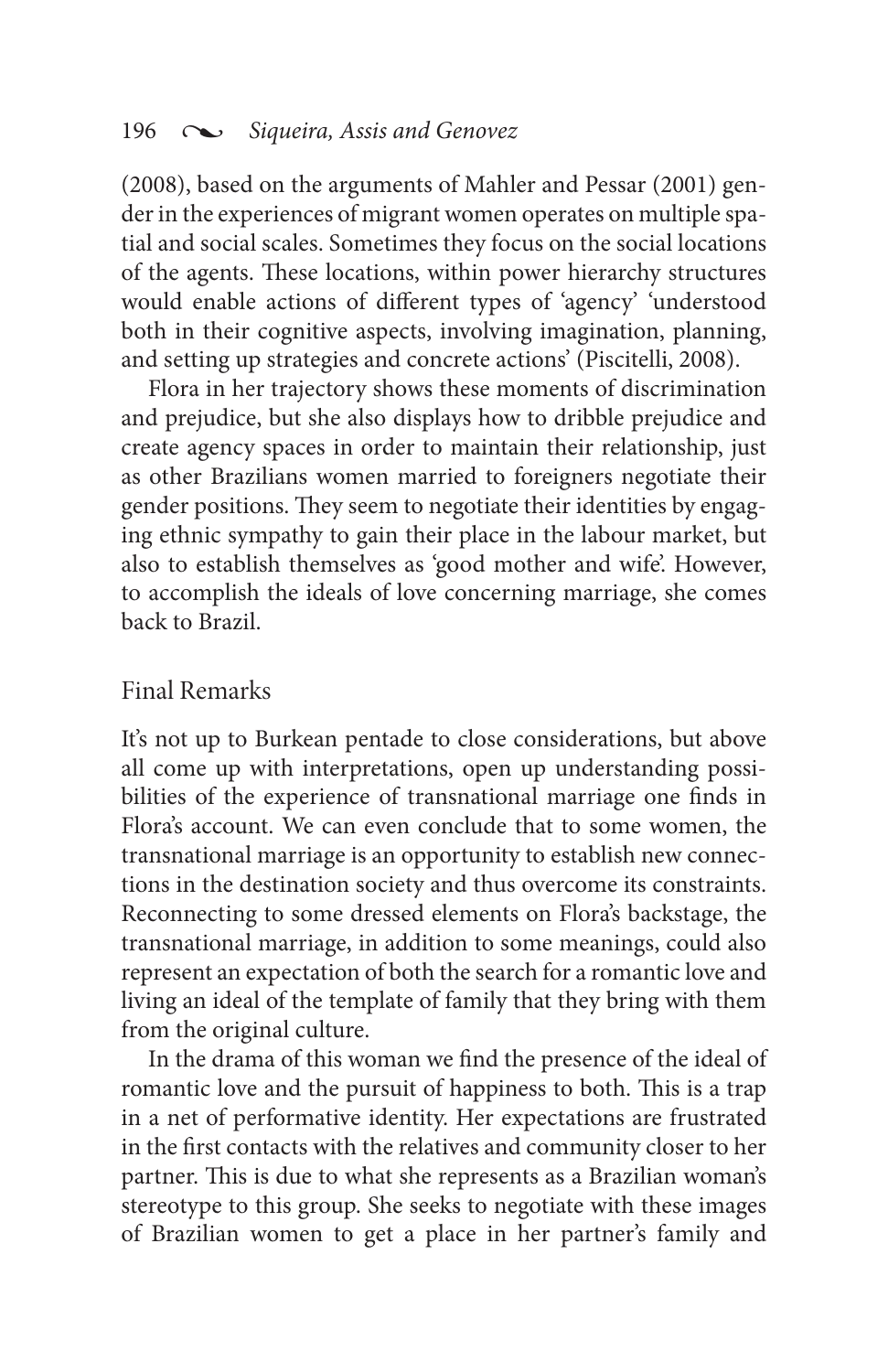friends. This does not always happen with a happy end in these relationships, since they face racialization and  $\Box$  tization of the image of Brazilian women. In this case, she returns to Brazil and this is a way to maintain the marriage/transnational cooperation in a more suitable context.

This narrative shows how different conjugal transnational experiences could be; we could find of course in this experience a great deal of nuances however when compared with another one however in each one we find the stigma attached to Brazilian women. Azeredo's (2007) prejudice tripod is present not only in Flora's history but also in the histories of many other Brazilian women.

Single women migrants and those who depart from their partner in the migratory process are labelled as whores. From this condition comes distrust, prejudice. But when they get married to natives*,* they became mother, turn around as a saint. Even so, they do not get rid of this prejudice totally.

Conflicts in the conjugality come from the frustration of the expectations. Some of these conflicts are deeply intertwined with the representations associated with Brazilian women in the migration context. This realm imposes sexualized and exotic social places in the relationship with the community as a woman, wife and mother. Such representations about Brazilian women end up with gender hierarchies even between them and the women they relate in place. This subaltern position takes away their autonomy, and in the same stream placing all marriages on suspicion as being arranged as expediency marriages, not fruit of genuine love. In this context, of course, these social roles represented by Brazilian women under feeling of prejudice cause strangeness and their autonomy and identity are eroded.

In the women's trajectory represented here via Flora's one, we can say that they were able to overcome the constraints, before the marriage. But in the conjugality realm, with a native partner, in the land of immigration and her reference group, for some, it became an impossible task. Even as workforce, these women are discriminated against but are tolerated; they are always outsiders. But in conjugality they become insiders. This is fundamental to their permanence in the territory in which her identity as a Brazilian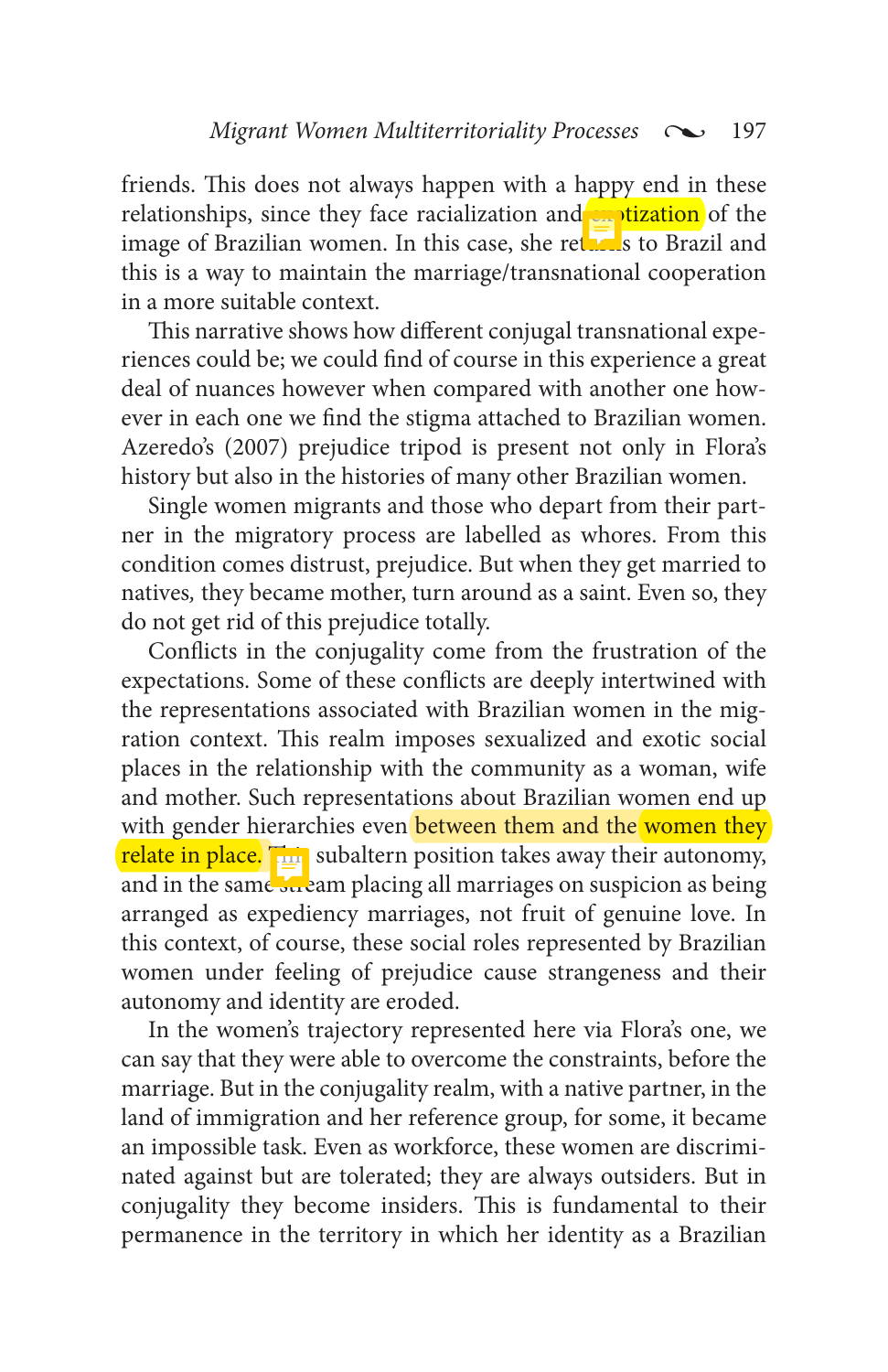woman is reaffirmed and essential. Nevertheless, the conflicts remain even if these women stage other attributes of brazilianity, and show themselves as good mothers and wives, fulfilling the expectations of their gender in relation to marriage within the frame of romantic love.

At the workplace, their way of being, their way of dressing, their sensuality, all is negotiated, and all is at stake. This creates niches in the labour market and in this sense, they get empowered. But when they become a wife, mother, or they want to be accepted in this way they must assimilate the expected gender patterns of foreign women married to Europeans. In this new realm, women are required to be good mothers and wives in the contexts to which they emigrate: gender identity as a representation of subordination to the home and isolation of public life. This is not always required of the women in the society they enter as immigrants but is required of Brazilian women in their affective relationships. The women who are part of this study, whose narratives were not analysed, did not conform to this and reacted against this social configuration imposed on them. They found, therefore, an agent space where they negotiated these unequal gender positions; this is the different gender regimes imposed on immigrant women.

They establish a negotiation in conjugality: changes, of course, could lead to permanence of the affective relationship, or its rupture. The output of this negotiation, for instance, is the rupture within the immigration territory and the maintenance of conjugality in the original territory of women. As a result, we find in Flora's case, the return to her city or original place and maintaining a two-world life; keep her conjugality giving and configuring transnational marriage as well.

However, beyond the romantic love and the expectations generated by a transnational marriage there is an entire internal and external world that constantly presses Flora to bring about new dimensions to them. When on stage, in her own way, she unveils her 'lived' and 'still to live' existence. She elaborates scenes, creates specific spaces and allocate proper times to each experience; she chooses the personage she counters; highlights some circumstances and hides others.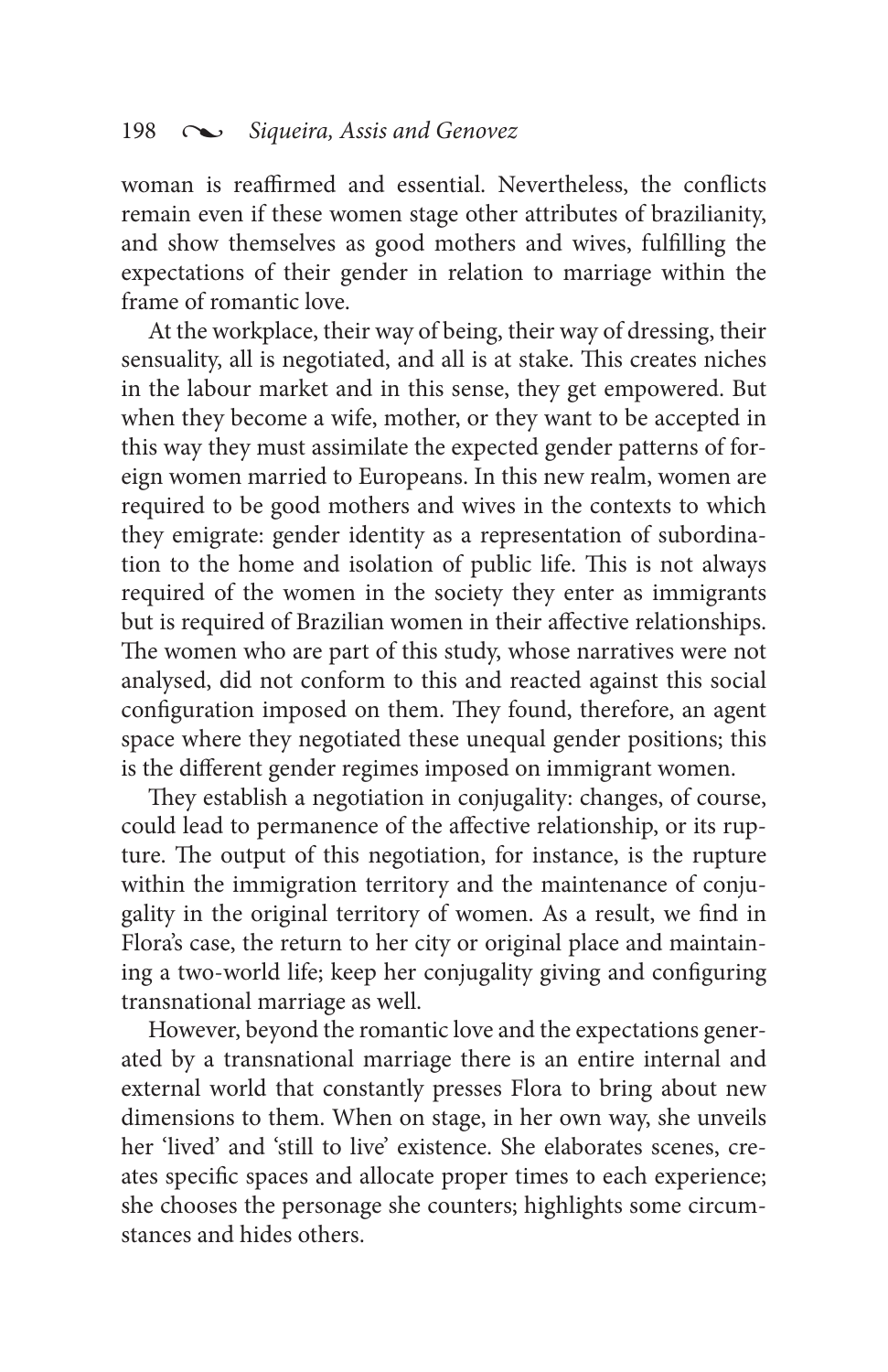She is the protagonist of her heroic narrative and chooses the villains, supporting actors and the scenario. She tells one, as she could, the experience of a life between two worlds, in front of two audiences, under hard stress, trying to find the exact weight/ colour/intensity of each scene.

One must recognize in this case that not even the richness of the Burkean approach captures all the nuances tangled in this narrative entrusted to us. There are a lot of elements that, however present in her living world were not made explicit in this narrative. From what came up from her utterance we could infer the deployment of a dramatic act (marriage), in a complex scenario (the context of a migrant in a globalization realm) which puts our interviewed (agents) in front of an extreme situation so that, not surprisingly, she got sick.

Migration, when under humanistic terms and the focus of cultural and existential dimensions, unveils situations of weakness, distress and stress. At the same time, it shows up the dreams, happiness, challenges, and achievements that are in temporal and spatial horizon. This, of course, represents much more than only financial issues. In this vague temporal and special and sometimes hazy horizon, are imbedded the dreams and the weakness of those displaced but, nevertheless, this does not break her ties with her homeland (birthplace). In a global context, Flora and many others exercise their full choice of *wandering* and live the challenge of carrying on the existence in multiple territories, elaborating, in a superhuman effort, their multi-territorialities.

#### References

- Anthias, Floya. 2000. 'Metaphors of Home: gendering new migrations to Southern Europe', in Anthias, Floya e Lazaridis, Gabriella*. Gender and migration in southern Europe:* women on the move, Oxford, Berg:. p. 17-47.
- Assis, G. de. Oliveira. 2011. 'Entre dois lugares: as *experiênciasafetivas de* mulheresimigrantes<sup>t</sup> in A. Piscitelli, G. Assis, N. e Olivar, (Orgs.). *Gênero, sexo, amor e dinheiro*: *mobilidadestransnacionaisenvolvendo o Brasil.* São Paulo: pp. 321-62.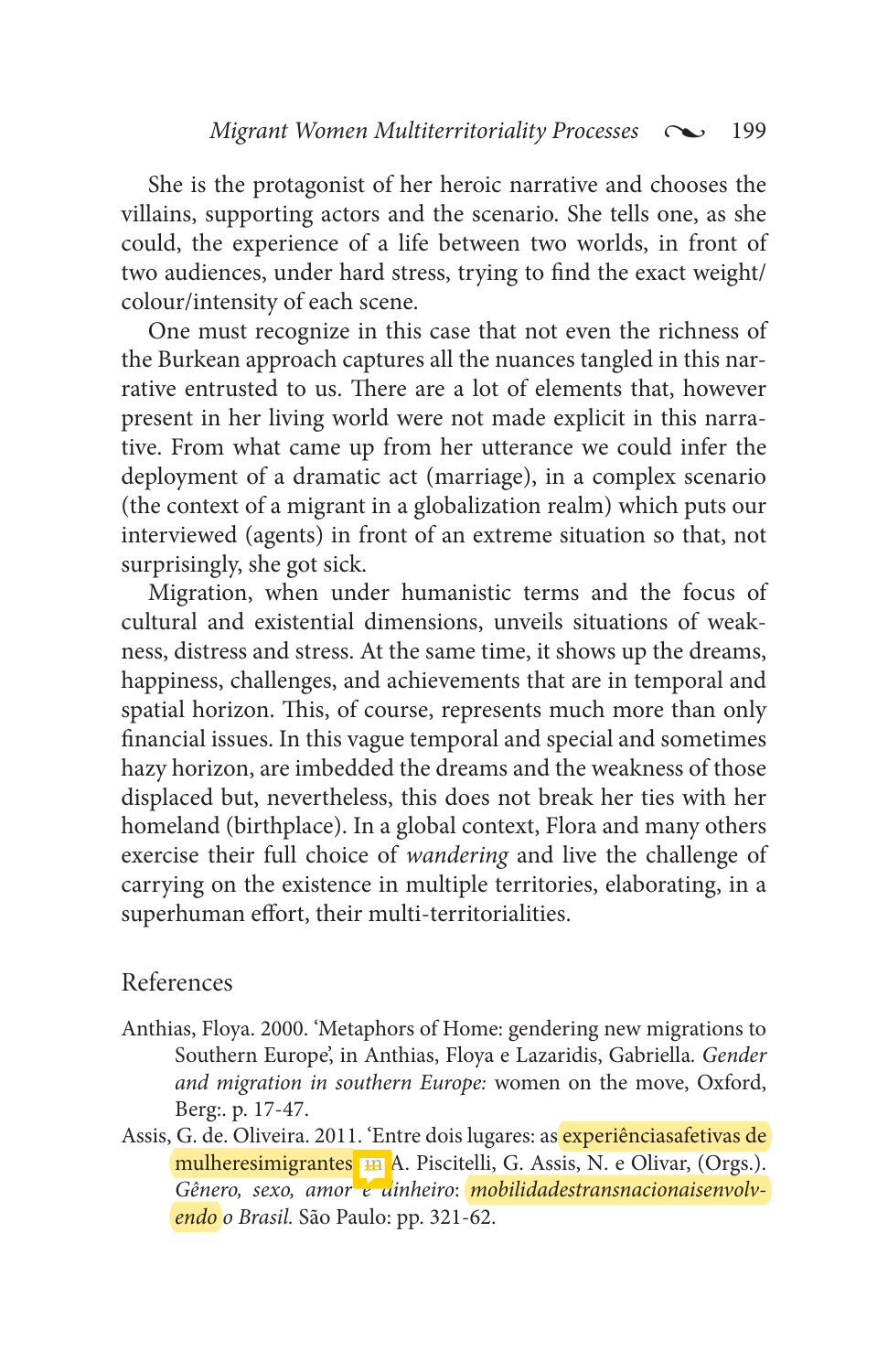200 • *Siqueira, Assis and Genovez*

. 2007. 'Mulheres migrantes no passado e no presente: gênero, redes sociais e migração internacional'. *Estudos Feministas:* 745-72.

Azerêdo, S. 2007. *Preconceito contra a mulher*. Diferenças, poemas e corpos. São Paulo: Cortez.

Bauman, Z. 2001. *Modernidade líquida.* Rio de Janeiro: Zahar.

Bilac, E.D. 1995. 'Gênero, família e migraçõesinternacionais', in E.D. Bilac (Org.), *Emigração e imigraçõesinternacionais r*o Brasil contemporâ*neo*. São Paulo: FUNAP: pp. 65-77.

Burke, K. 1966. *A Grammar of Motives*. Berkeley: University of California Press.

. 1989. *On Symbols and Society.* Chicago: The University of Chicago Press.

Chant, Sylvia. and Sarah A. Radcliffe. 1992. 'Migration and Development: the Importance of Gender', in Sylvia Chant (ed.), *Gender and Migration in Developing Countries*. London and New York, Belhaven Press, pp. 2-29.

Foner, Nancy. 2000. *From Ellis Island to JFK new York's two waves of immigration*. Russell Sage Foundation: New York. 2000

Franci, C.R. 2014. 'Estresse: **processosadaptativos** e na o-adaptativos', in J. Antunes-Rodrigues, etalii (Orgs). *Neuroendocrinologia Básica e* Aplicada. Rio de Janeiro: Guanabara-Koogan: pp. 210-23.

Giddens, A. 1993. *A Transformação da Intimidade*: *sexualidade, amor e erotismo nas sociedades modernas.* São Paulo: UNESP.

Haesbaert, R. 2004. *Dos múltiplos territórios à multiterritorialidade.* Porto Alegre, s/e. 1-20. http://www.ufrgs.br/petgea/Artigo/rh.pdf. Acessed on 18/01/2006.

. 2008. 'Hibridismo cultural, mobilidade e multiterritorialidade: contradições e ambivalências', in: A. Serpa (Org.), *Espaçosculturais: vivências, imaginações e representações.* Salvador: EDUFBA: pp. 393- 419.

Harvey, P., C. Krohn-Hansen (eds.). 2018. *Dislocating Labour: Anthropological Reconfigurations*. London: RAI: p. 10-28.

Houstoun, Marion F., Roger G. Kramer and Joan M. Barrett. 1984. 'Female predominance of Immigration to the United States since 1930: a first look'. *International migration review*, vol. XVIII number 4. Winter, 1984: pp. 908-63.

Kaivola-Bregenhøj, A. 2005. 'Homo Narrans: People making narratives'. *FF Networks*, *29:* 3-11.

Linares, J.L. 2014. *Terapia familiar ultramoderna:* A inteligênciaterapêutica. São Paulo: Ideias e Letras.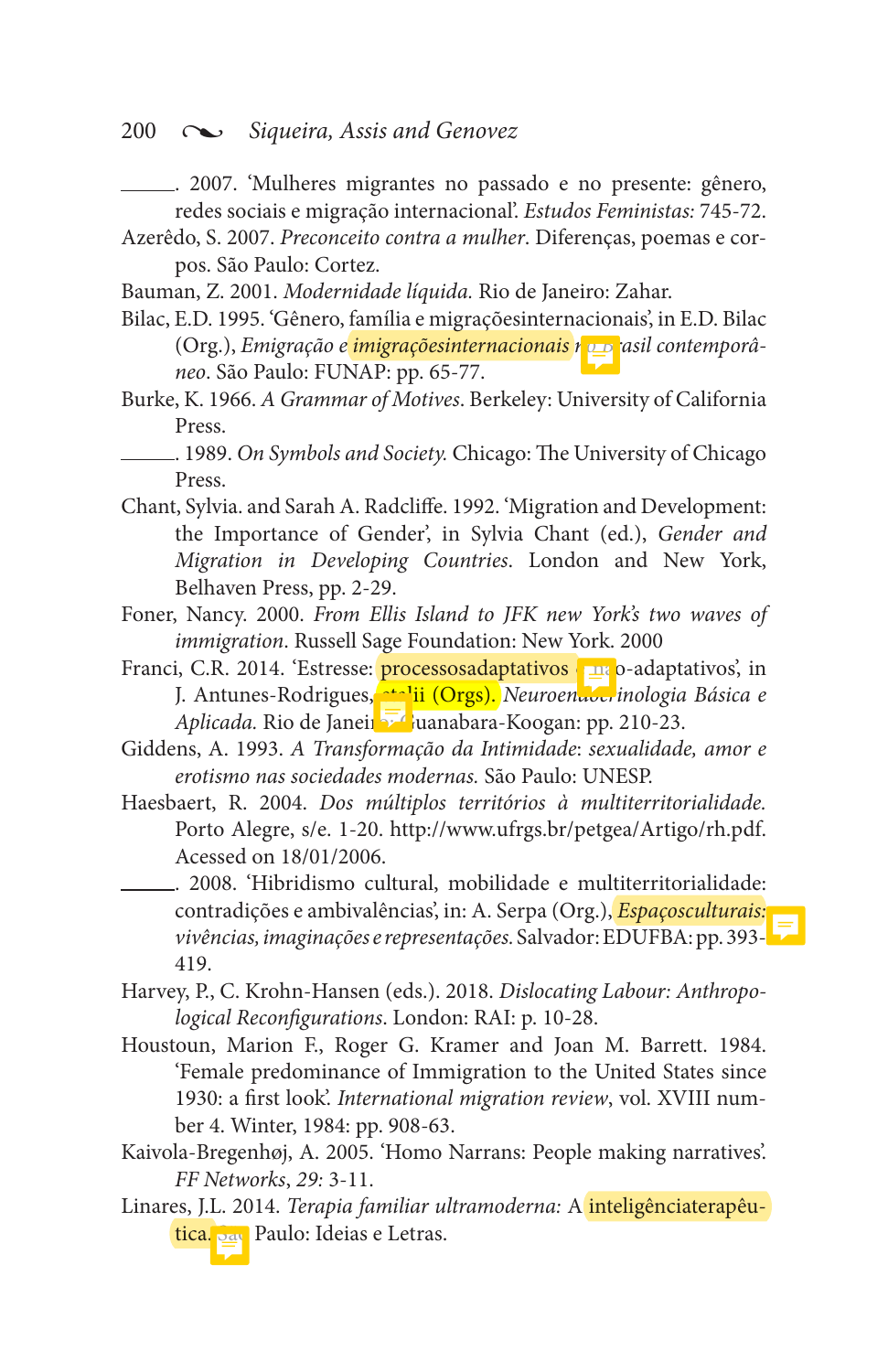- Maffesoli, M. 2001. *Sobre o Nomadismo:* vagabundagenspós-modernas. Rio de Janeiro: Record.
- Mahler, S. P. Pessar. 2001. 'Gendered geographies of power: analyzing gender across transnational spaces'. *Identities*, *7*(4): pp. 441-59.
- Morokvasik M. 1984. 'Birds of passage are also women'. *International Migration Review,18*(4): p. 886-907.
- Assis, G. de. Oliveira. 2011. 'Entre dois lugares: as experiênciasafetivas de mulheresimigrantes', in A. Piscitelli, G. Assis, N. e Olivar (Orgs.). *Gênero, sexo, amor e dinheiro*: *mobilidadestransnacionaisenvolvendo o Brasil*. São Paulo: Pagu: p. 321-362.
- Padilha, B. 2007. 'A imigração Brasileira em Portugal: considerando o gêneronaanálise', in J.M. Malheiros (Org.) *Imigração brasileira em Portugal.* Lisboa: Acidi: 113-134.
- Paumard, A. 2018. 'L'Accueil des imigrants en France. Les associations en conflit avec l'État'. *Études*, 4248: 33-44.
- Pessar, Patricia R. 1999. 'The Role of Gender, households, and social networks in the migration process: a review and appraisal', in C. Hirschman, P. Kasinitz and J. Dewind (Editors). *The Handbook of international migration: the American experience.* New York, Russell Sage Foundation: pp. 51-70.
- Piscitelli, A. 2008. 'Interseccionalidades, Categorias de articulação e experiências de migrantes brasileiras', *Revista Sociedade e Cultura*, *11*(2): pp. 263-74.
- Piscitelli, A. G. de Oliveira Assis, J.M. Nieto Olivar. 2011. *Gênero, Sexo,*  Afetos e Dinheiro: *mobilidadestransnacionaisenvolvendo* e Brasil. Campinas: Pagu.
- Rago, M., et alii. 2015. O elogio do sexo da mulher. *Cadernos Pagu*.
- Schober, E. 2018. 'Working (wo)man's suicide: transnational relocation of capital – repercussions for labour in South Korea and the Philippines', in P. Harvey, C. Krohn-Hansen (Eds.). *Dislocating Labour:* Anthropological Reconfigurations. London: RAI: 134- 147.
- Siqueira, S. 2011. 'Oretornona per spectiva de gênero', in A. Pisticelli, G.O. Assis, J.M.N. Olivar (Orgs). *Gênero, sexo, afetos e dinheiro: mobilidadestransnacionais*. ⊑a npinas: Pagu: pp. 435-60.
	- . 2009. *Sonhos, sucesso e frustraçõesnaemigração de retorno.*Brasil/ Estados Unidos. Belo Horizonte: Argymentym.
- Souza, M.B.C., H.P.A. de-Silva, N.L. Galvão-Coelho. 2015. 'Respostaaoestresse: Homeostase e teoria da alostase'. *Estudos de Psicologia*, *20*(1): p. 2-11.